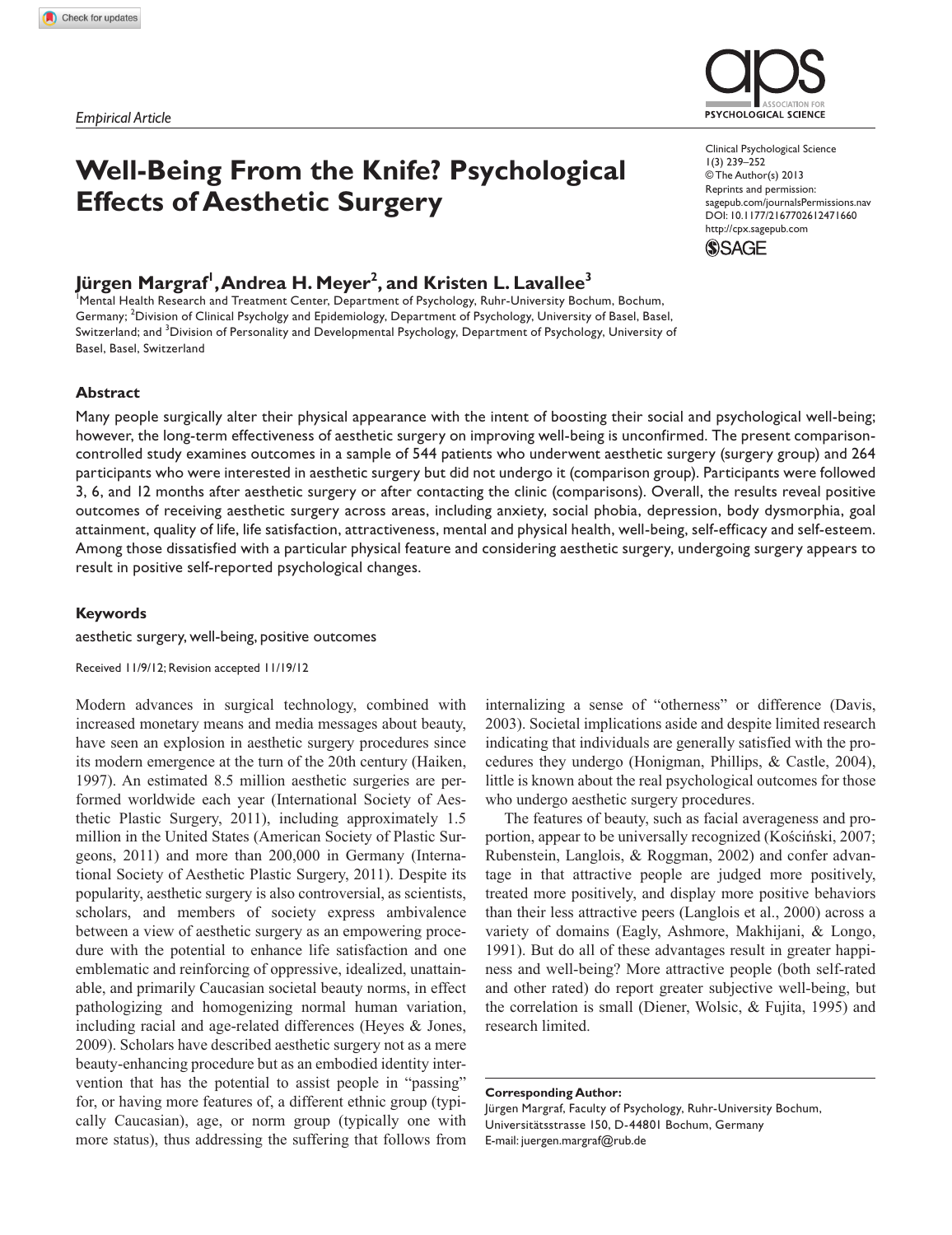The pressure for beauty has traditionally been felt more strongly by women than men, and although aesthetic surgery patients hail from both genders, the majority of patients are female, with women undergoing 87% of aesthetic surgery procedures and 92% of increasingly popular "minimally invasive" cosmetic procedures (injections, laser resurfacing, etc.; American Society of Plastic Surgeons, 2011). Thus, it is typically feminist scholars who raise concerns about aesthetic surgery, arguing that it places the responsibility for the beauty advantage on women (and their surgeons), rather than placing blame on the discriminatory societal and systemic constraints that compel people to bodily dissatisfaction and subsequent surgery. Furthermore, they compare the implicit acceptance of discrimination against "ugliness" (or even normal "imperfection") that is inherent in aesthetic surgery to saying that racism is an individual problem to be overcome, rather than a societal ill (Bordo, 2009). Conversely, the reality of the beauty advantage being what it is, other scholars suggest that aesthetic surgery is an agentic personal choice with the potential to enhance happiness, well-being, and success in life (i.e., Heyes & Jones, 2009). Indeed, both aesthetic surgery patients (Kinnunen, 2010) and researchers (Grossbart & Sarwer, 1999) tend to frame the ultimate goals of aesthetic surgery in psychosocial terms, despite the fact that in reality, major life events do not tend to have a long-lasting effect on set levels of life satisfaction or general subjective well-being (i.e., the hedonic treadmill effect; Brickman & Campbell, 1971; Diener, Lucas, & Scollon, 2006). Is embodied change via aesthetic surgery an exception?

Whereas perioperative psychological distress in the form of anxiety and depression tends to be more common than physical complications in aesthetic surgery patients and more common in those with preoperative psychological symptoms (Borah, Rankin, & Wey, 1999; Rankin & Borah, 2009), recipients of aesthetic surgery generally tend to report high satisfaction with the aesthetic procedures (Honigman et al., 2004). A recent review in the medical literature reported postsurgery improvements in self-esteem, confidence, happiness, and anxiety, although, as the authors themselves concede, most of the studies reported were over a decade old, with some from the 1960s and with psychological benefits not well elaborated (Shridharani, Magarakis, Manson, & Rodriguez, 2010). A review from a psychological perspective, written to address the question of the justifiability of elective aesthetic surgery to third-party payers as a "psychotherapeutic" treatment, summarized 22 prospective studies of the psychological outcomes of plastic surgery. This review reported improvements in quality of life after breast surgeries (Cook, Rosser, & Salmon, 2006), although this contrasts other research indicating increased mortality by suicide in breast augmentation patients (Sarwer, Brown, & Evans, 2007; Shridharani et al., 2010). The patterns of cause and effect for the latter phenomenon are not yet clear (Rohrich, Adams, & Potter, 2007). Cook et al. (2006) indicated that the studies they reviewed were often plagued by weak methodological standards (i.e., lack of adequate comparison

groups, short follow-up periods, and loss to follow-up), leaving the evidence for enduring quality of life for nonbreast surgeries unsupported. Evidence for improvements in mental health (i.e., general mental health and depression, anxiety, and body dysmorphic disorder) and self-esteem for any type of cosmetic surgery were inconsistent, and methodological concerns hampered the ability to draw firm conclusions. As indicated in Honigman et al. (2004), some patients can even experience negative psychological outcomes, especially when they are younger, are male, have unrealistic expectations for the procedure, are motivated to surgery by a relationship, or have a history of anxiety, depression, a personality disorder, or body dysmorphic disorder.

In a more recent comparison-controlled prospective study, 51 aesthetic surgery patients (receiving surgery on the nose, breasts, or upper limbs) were compared with 105 nonaesthetic, nonappearance-altering surgery patients (general, ear-nosethroat, and maxillofacial surgeries) in the United Kingdom on psychological outcomes, with results indicating postoperative improvements in anxiety and depression in both groups, with greater reductions in anxiety and improvements in appearance-related emotions and behaviors related to the specific body part for the plastic surgery patients, and with gains maintained for both groups at 12 months postoperative (Moss & Harris, 2009). In another prospective study of facial surgery patients, patients generally reported decreased appearance-related distress at 3 months postsurgery (Litner, Rotenberg, Dennis, & Adamson, 2008). In one 2-year prospective study of 100 patients, results indicated improvements in overall appearance and body image, satisfaction with the altered feature, and decreased negative body image emotions in social situations 3 months postoperatively, with gains maintained at the 2-year follow-up and effects on self-esteem and depression not statistically significant (Sarwer et al., 2008). In another study of 155 female cosmetic surgery patients, improvements in body image were found, with small improvements in self-esteem and no change in psychological problems at 6 months postsurgery (von Soest, Kvalem, Roald, & Skolleborg, 2009).

The goal of the present study was to provide a large-scale, comparison-controlled, comprehensive investigation of a broad array of psychological outcomes of cosmetic surgery, assessed at presurgery and at follow-ups at 3, 6, and 12 months in a previously understudied population of adults in Germany. The present study offers the following strengths: a large, inclusive patient sample with high participation rates; a systematic comparison with people who are interested in, but do not undergo, surgery; comparisons with a representative sample; a high follow-up rate; an analytical strategy to improve comparability of the patients to the interested group; and assessment with a comprehensive psychological battery. Outcomes included in this battery include goal attainment expectations and actual goal attainment, feelings of attractiveness, selfesteem, quality of life, well-being, and psychopathology. Postsurgical increases in feelings of attractiveness were expected.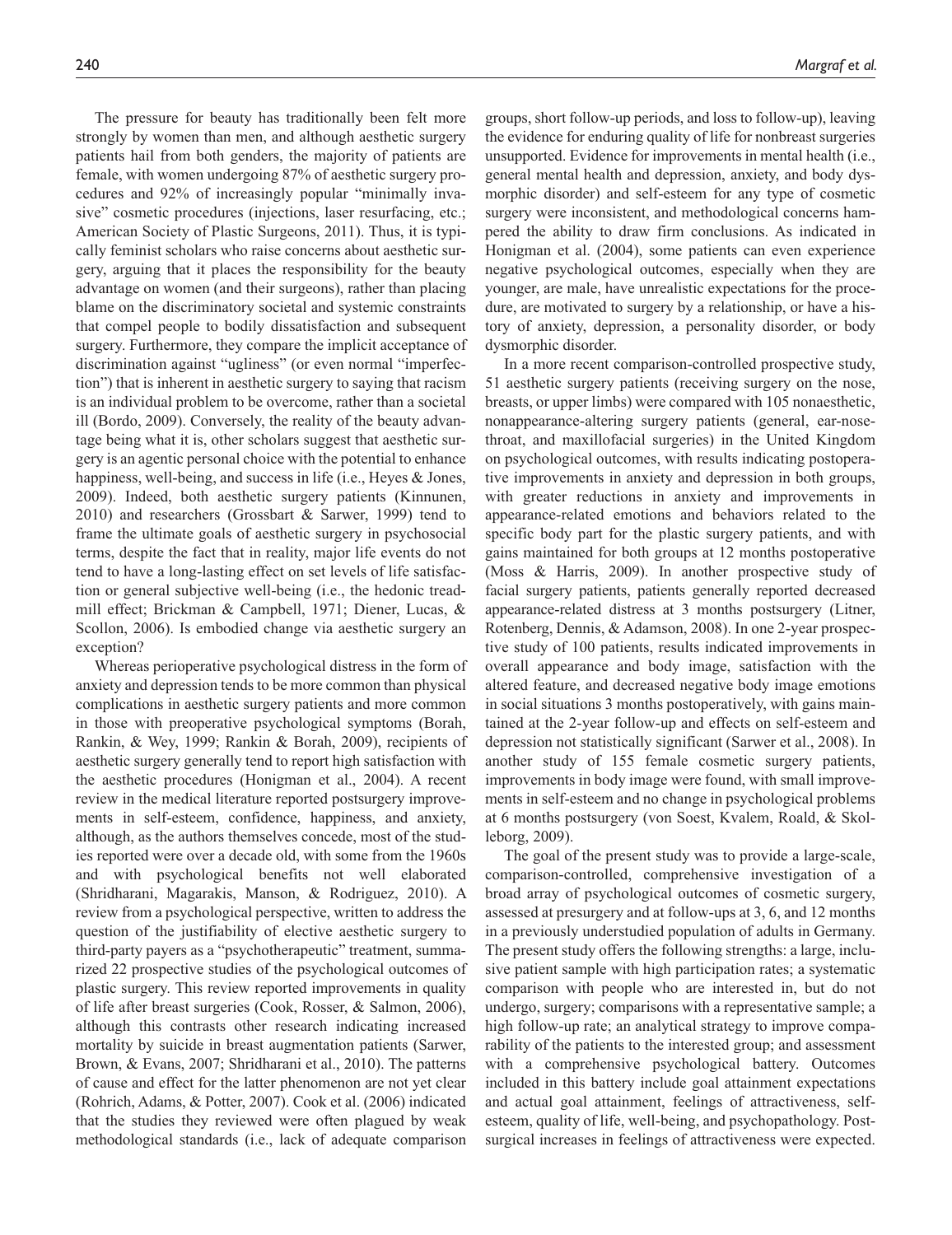Given mixed findings in past research and the hedonic treadmill effect, whereby levels of life satisfaction typically begin returning to trait levels within a year of a major life event (Brickman & Campbell, 1971; Diener et al., 2006), long-term (1-year) changes in self-esteem, quality of life, well-being, and psychopathology were expected to be small. Finally, patients' perception of attaining their primary personal goal was expected both short-term and at 1-year follow-up, consistent with literature indicating that patients are generally satisfied with the outcomes of cosmetic surgery. The interested but nonoperated comparison group served the purpose of excluding alternative explanations that the observed effects were due not to the surgery but to other factors, such as spontaneous remission, repeated measures, hope for success, social acceptance, seasonal mood changes, and so on.

## **Method**

## *Study procedure*

The study was evaluated and approved by the Ethics Committee of the German Society for Psychology (Deutsche Gesellschaft für Psychologie; letter dated March 4, 2007; Registration No. JM20022007DGPS), and it was conducted between March 2007 and September 2009. For ethical reasons, patients could not be assigned randomly to surgery or comparison conditions; thus, the study is quasi-experimental. Data were collected at four time points: before surgery and 3, 6, and 12 months after surgery (treatment condition) or after the initial assessment (comparison condition). Data were collected at each participating hospital with standardized questionnaires, which were typically completed online via SSL encryption and for some patients, upon request, on paper and returned by post. Participation took less than an hour at each time point. All responses were stored under pseudonyms and were not connected to patients' names or data. At each hospital, the database with name, age, date of birth, gender, address (postal or e-mail), occupation, income, date of surgery, and hospital name was kept separate from the questionnaire responses. The two sets of data were connected by a code for each participant. Data were sent to the authors with participant names, dates of birth, addresses, and e-mail addresses removed. Personally identifying data were deleted after completion of the last data collection, and participants could request to be removed from the study and have all data deleted with no penalty.

No additional physical exams, drug tests, or other invasive measures were performed, and no surgery or other invasive or risky measures were carried out for the purpose of the study. Rather, patients sought out and elected to have surgery of their own volition and were additionally asked about their goals, mental states, and the psychological effects of surgery. The study was therefore purely a survey study based on standardized questionnaires and rating scales. The examinees were thus neither physically nor mentally stressed. The comparison group completed assessments with the same measurement methods and at the same time points as the surgery group.

## *Participants*

Participants were informed in detail about the aims and methods of investigation before the start of the study, and participants signed an informed consent form detailing data protection measures, the voluntary nature of participation, and the right to revoke the agreement at any time, without notice and for any reason. Participation and all generated data were confidential, and no individually identifiable data were provided to the clinics. Participants in the clinical group received compensation for their time, whereas the participants in the comparison group received a small gift and were entered into a drawing for one of three prizes, including a weekend for two at a hotel as an incentive for participation. There were no other stated benefits offered or given for participation. A summary of the sociodemographic characteristics of the sample is given in Table 1. The age range was 18 to 65 years. Persons with missing values on age, income, or gender were not included in the table (listwise deletion).

**Surgery group.** The surgery group consisted of patients who elected to undergo aesthetic surgery and had already been judged to be eligible for surgery, recruited through advertisements and the website of the Mang Medical One AG and during consultations in the clinics. All eligible surgery patients during the time of the study were invited to participate. Exclusion criteria for the study included previous plastic/aesthetic surgery, age younger than 18 years, nonsurgical intervention (i.e., wrinkle injections), and hair transplantation (owing to the different time course of this surgery). Furthermore, prospective patients with body dysmorphic disorder were excluded from surgery via a screening at the clinic, as is standard ethical practice by cosmetic surgeons, and were therefore not included in this sample. Inclusion criteria were informed consent and operation between March 2007 and April 2008 at one of the participating clinics of Mang Medical One AG. A total of 676 patients were initially invited to participate, of whom 564 agreed and 112 declined (see Fig. 1 for participation flowchart). This represents a participation rate of 83.4%. The grounds for refusal were lack of interest  $(n = 67)$ , lack of time  $(n = 19)$ , too much effort  $(n = 14)$ , language problems  $(n = 9)$ , confidentiality concerns ( $n = 6$ ), and other ( $n = 3$ ; multiple entries possible). Of the 564 patients who declared themselves willing to participate, 20 did not meet the inclusion criteria (they were below the age cutoff) so that the final clinical sample comprised 544 patients. The number of people who were not invited to participate owing to a diagnosis of body dysmorphic disorder was not tracked by the clinic and is therefore not known. Data on surgical complications were not available for participants.

*Comparison group.* The comparison group consisted of applicants for aesthetic surgery who had not yet undergone surgery. The comparison group was recruited from the Mang Medical One AG address pool of interested but not operated-on people. They were contacted by e-mail with an invitation to participate.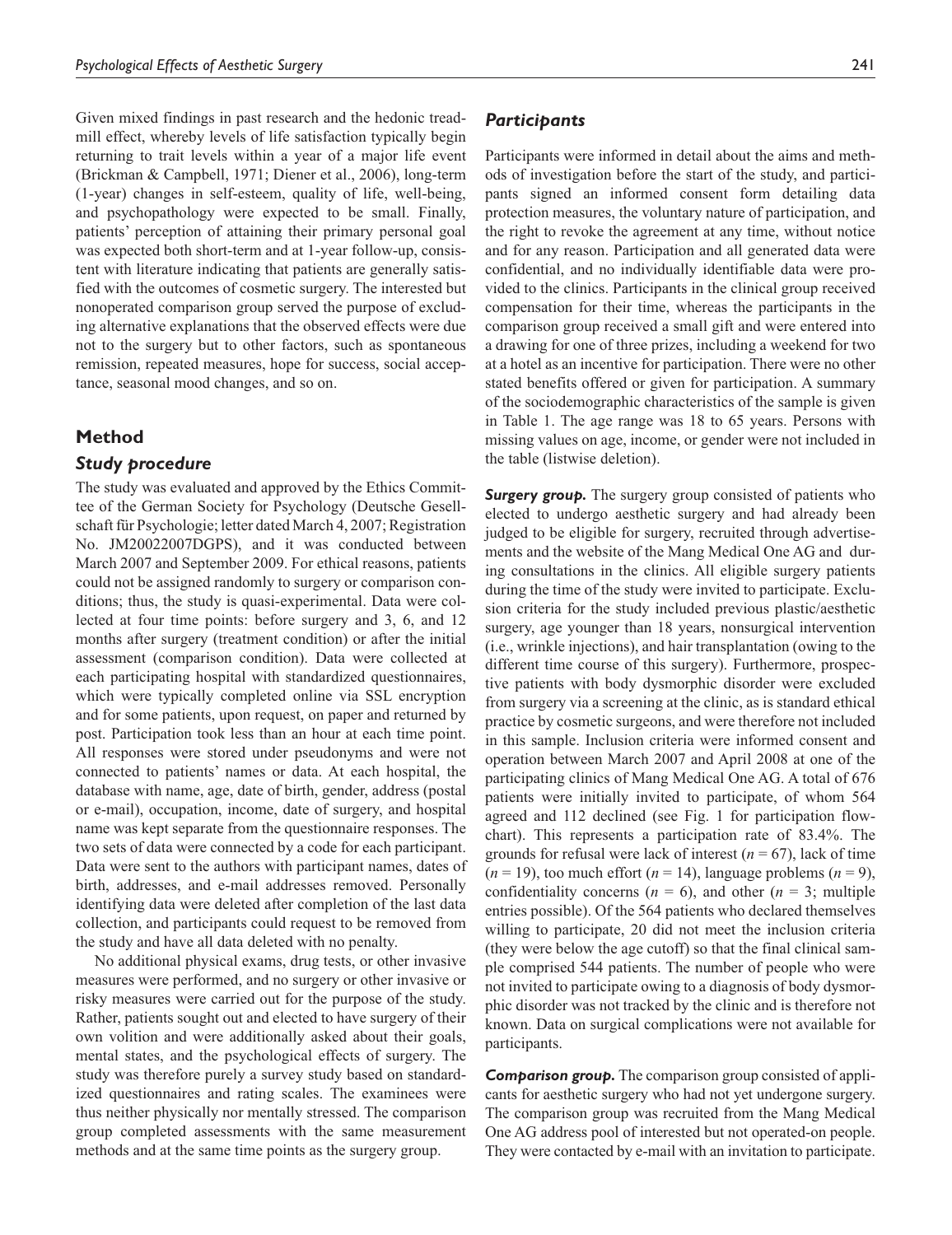|                                         |            | <b>Baseline</b>                 |                      |                                                    |                        | Three-month follow-up                               |                                   |                                                                                                                                                                                                                                                                                                                       |                                                         | Six-month follow-up                                                                 |                                                             |                                       |                | One-year follow-up                                          |                      |                                       |
|-----------------------------------------|------------|---------------------------------|----------------------|----------------------------------------------------|------------------------|-----------------------------------------------------|-----------------------------------|-----------------------------------------------------------------------------------------------------------------------------------------------------------------------------------------------------------------------------------------------------------------------------------------------------------------------|---------------------------------------------------------|-------------------------------------------------------------------------------------|-------------------------------------------------------------|---------------------------------------|----------------|-------------------------------------------------------------|----------------------|---------------------------------------|
|                                         |            | Surgery                         |                      | Comparison                                         |                        | Surgery                                             | Comparison                        |                                                                                                                                                                                                                                                                                                                       | Surgery                                                 |                                                                                     | Comparison                                                  |                                       | Surgery        |                                                             | Comparison           |                                       |
| Characteristic                          | Z,         | ź                               | Ξ                    | ξ                                                  | Z,                     | Σ                                                   | Ξ                                 | Σ                                                                                                                                                                                                                                                                                                                     | Ξ                                                       | Σ                                                                                   | Ξ                                                           | Σ                                     | Ξ              | Σ                                                           | u                    | ξ                                     |
| Goals and satisfaction                  |            |                                 |                      |                                                    |                        |                                                     |                                   |                                                                                                                                                                                                                                                                                                                       |                                                         |                                                                                     |                                                             |                                       |                |                                                             |                      |                                       |
| Goal expectations <sup>a</sup>          | 538        | 90.7                            | 263                  | 92.4                                               |                        |                                                     |                                   |                                                                                                                                                                                                                                                                                                                       |                                                         |                                                                                     |                                                             |                                       |                |                                                             |                      |                                       |
| Actual goal attainment                  |            |                                 |                      | $\overline{\phantom{a}}$                           |                        | 87.3<br>6.05                                        | 123                               | 48.3                                                                                                                                                                                                                                                                                                                  | 490                                                     | 87.2<br>5.81                                                                        | $\overline{20}$                                             | 48.0                                  | 477            | 87.0                                                        | $\overline{5}$       | 47.8                                  |
| Treatment satisfaction                  |            |                                 |                      | $\overline{\phantom{a}}$                           | 507<br>526             |                                                     |                                   |                                                                                                                                                                                                                                                                                                                       | 519                                                     |                                                                                     |                                                             |                                       | $\overline{5}$ | 5.84                                                        |                      |                                       |
| Well-being                              |            |                                 |                      |                                                    |                        |                                                     |                                   |                                                                                                                                                                                                                                                                                                                       |                                                         |                                                                                     |                                                             |                                       |                |                                                             |                      |                                       |
| Positive attitude                       | 541        | 4.50                            | 264                  |                                                    |                        |                                                     |                                   |                                                                                                                                                                                                                                                                                                                       |                                                         |                                                                                     | $8^{\circ}$                                                 |                                       |                |                                                             |                      |                                       |
| Joy in life                             | 542        | 4.38                            | 263<br>263           | $4.16$<br>3.94<br>9.07                             | 525<br>527<br>523      | $4.59$<br>$4.59$<br>$2.33$                          | $\frac{16}{218}$                  | 3. 32<br>3. 32<br>3. 32                                                                                                                                                                                                                                                                                               | 5 IS 17<br>5 IS 17                                      | $4.56$<br>$4.56$<br>$2.33$                                                          | 192                                                         | 3.83<br>3.83<br>8.23                  | 58<br>58<br>49 | $4.57$<br>$4.57$<br>$4.3$                                   | $rac{16}{6}$         | 33<br>333<br>33                       |
| Self-esteem <sup>b</sup>                | 538        | 22.00                           |                      |                                                    |                        |                                                     |                                   |                                                                                                                                                                                                                                                                                                                       |                                                         |                                                                                     | $\overline{\circ}$                                          |                                       |                |                                                             | 62                   |                                       |
| Quality of life                         |            |                                 |                      |                                                    |                        |                                                     |                                   |                                                                                                                                                                                                                                                                                                                       |                                                         |                                                                                     |                                                             |                                       |                |                                                             |                      |                                       |
| EuroQol $1-5^b$                         | 533        |                                 |                      |                                                    |                        |                                                     |                                   |                                                                                                                                                                                                                                                                                                                       |                                                         |                                                                                     | $\overline{\circ}$                                          |                                       |                |                                                             | $\mathcal{S}$        |                                       |
| EuroQol 6 <sup>b</sup>                  |            | $-88.72$<br>$-88.72$<br>$-1.87$ | 26<br>263<br>264     | $-16$<br>$-15$<br>$-33$<br>$-13$<br>$-13$<br>$-13$ | 525<br>525<br>526      | $-23.79$<br>$-2.79$                                 | 7 1 4 7 9<br>7 1 7 7 9<br>7 1 7 9 | $-20$<br>$-23$<br>$-23$<br>$-23$                                                                                                                                                                                                                                                                                      | 5 15 16 16<br>5 15 16 17                                | $\frac{3}{1}$ $\frac{8}{1}$ $\frac{8}{1}$ $\frac{8}{1}$ $\frac{8}{1}$ $\frac{8}{1}$ | 288                                                         | $1.20$<br>$77.91$<br>$2.33$<br>$2.33$ | 5.588          | $\frac{13}{7}$ $\frac{47}{7}$ $\frac{81}{3}$ $\frac{33}{1}$ | $rac{6}{6}$          | $1.21$<br>$-5.50$<br>$2.25$<br>$2.25$ |
| Life satisfaction                       | 547<br>547 |                                 |                      |                                                    |                        |                                                     |                                   |                                                                                                                                                                                                                                                                                                                       |                                                         |                                                                                     |                                                             |                                       |                |                                                             |                      |                                       |
| Disability                              |            |                                 |                      |                                                    |                        |                                                     |                                   |                                                                                                                                                                                                                                                                                                                       |                                                         |                                                                                     |                                                             |                                       |                |                                                             | $\frac{60}{20}$      |                                       |
|                                         |            |                                 |                      |                                                    |                        |                                                     |                                   |                                                                                                                                                                                                                                                                                                                       |                                                         |                                                                                     |                                                             |                                       |                |                                                             |                      |                                       |
| Psychopathology<br>Anxiety <sup>b</sup> | 543        | $\overline{4}$                  |                      |                                                    |                        |                                                     |                                   |                                                                                                                                                                                                                                                                                                                       |                                                         |                                                                                     | $\overline{\circ}$                                          |                                       |                |                                                             | 3                    |                                       |
| Depression <sup>b</sup>                 | 543        | 1.89                            |                      |                                                    |                        |                                                     |                                   |                                                                                                                                                                                                                                                                                                                       |                                                         |                                                                                     | $\overline{6}$ $\overline{6}$                               |                                       |                |                                                             |                      |                                       |
| Social phobia                           | 539        | 5.88                            | 24<br>24<br>24<br>24 | $1.78$<br>$-3.68$<br>$-8.46$                       | 525<br>525<br>524      | $\frac{18}{17}$<br>$\frac{27}{4}$<br>$\frac{26}{4}$ |                                   | $2.3$ $\frac{1}{3}$ $\frac{3}{3}$ $\frac{3}{3}$ $\frac{3}{3}$ $\frac{3}{3}$ $\frac{3}{3}$ $\frac{3}{3}$ $\frac{3}{3}$ $\frac{3}{3}$ $\frac{3}{3}$ $\frac{3}{3}$ $\frac{3}{3}$ $\frac{3}{3}$ $\frac{3}{3}$ $\frac{3}{3}$ $\frac{3}{3}$ $\frac{3}{3}$ $\frac{3}{3}$ $\frac{3}{3}$ $\frac{3}{3}$ $\frac{3}{3}$ $\frac{3$ | $\frac{1}{2}$ $\frac{1}{2}$ $\frac{5}{2}$ $\frac{8}{2}$ | $1.66$<br>$1.65$<br>$7.99$                                                          |                                                             | 2.16<br>3.81<br>9.27                  | 8888           | $0.587$<br>$-4.82$                                          | 323                  | 5.335<br>13.35                        |
| Dysmorphia                              |            | $\frac{1}{8}$                   |                      |                                                    |                        |                                                     |                                   |                                                                                                                                                                                                                                                                                                                       |                                                         |                                                                                     | $\frac{8}{2}$                                               |                                       |                |                                                             |                      |                                       |
| Attractiveness                          |            |                                 |                      |                                                    |                        |                                                     |                                   |                                                                                                                                                                                                                                                                                                                       |                                                         |                                                                                     |                                                             |                                       |                |                                                             |                      |                                       |
| General                                 | 541        | 66.82                           |                      |                                                    |                        |                                                     |                                   |                                                                                                                                                                                                                                                                                                                       |                                                         |                                                                                     | $\overline{\circ}$                                          |                                       |                |                                                             | <u>ত</u>             |                                       |
| Feature                                 | 543        | 34.22                           | 264<br>261<br>261    | $62.41$<br>$72.59$<br>$72.59$<br>$72.59$           | 5 8 2 5 5<br>5 5 7 5 9 | 74.36<br>76.36<br>76.36                             | 215<br>218<br>220                 | 59.80<br>28.86<br>58.92                                                                                                                                                                                                                                                                                               | 517955                                                  | 75.03<br>75.34<br>3.49                                                              | $\overline{9}$ $\overline{8}$ $\overline{9}$ $\overline{2}$ | 58.56<br>28.58<br>57.52               | <b>\$2555</b>  | 75.63<br>75.85<br>75.87                                     | $\overline{\bullet}$ | 59.50<br>29.80<br>57.74<br>3.90       |
| Body image satisfaction                 | 542        | 63.77                           |                      |                                                    |                        |                                                     |                                   |                                                                                                                                                                                                                                                                                                                       |                                                         |                                                                                     |                                                             |                                       |                |                                                             | $\mathcal{S}$        |                                       |
| Body image investment                   | 542        | 3.55                            |                      |                                                    |                        |                                                     |                                   |                                                                                                                                                                                                                                                                                                                       |                                                         |                                                                                     |                                                             |                                       |                |                                                             | $\mathcal{O}$        |                                       |
|                                         |            |                                 |                      | $\ddot{ }$                                         |                        | J                                                   |                                   |                                                                                                                                                                                                                                                                                                                       |                                                         |                                                                                     |                                                             |                                       |                |                                                             |                      |                                       |

Table 1. Full Sample: Predicted Means of Sociodemographic Characteristics **Table 1.** Full Sample: Predicted Means of Sociodemographic Characteristics

°The expectation that the primary goal will (surgery group) or could (comparison group) be attained via surgery.<br><sup>b</sup>Transformed for analyses and estimated means back-transformed.  $^{\circ}$ The expectation that the primary goal will (surgery group) or could (comparison group) be attained via surgery. bTransformed for analyses and estimated means back-transformed.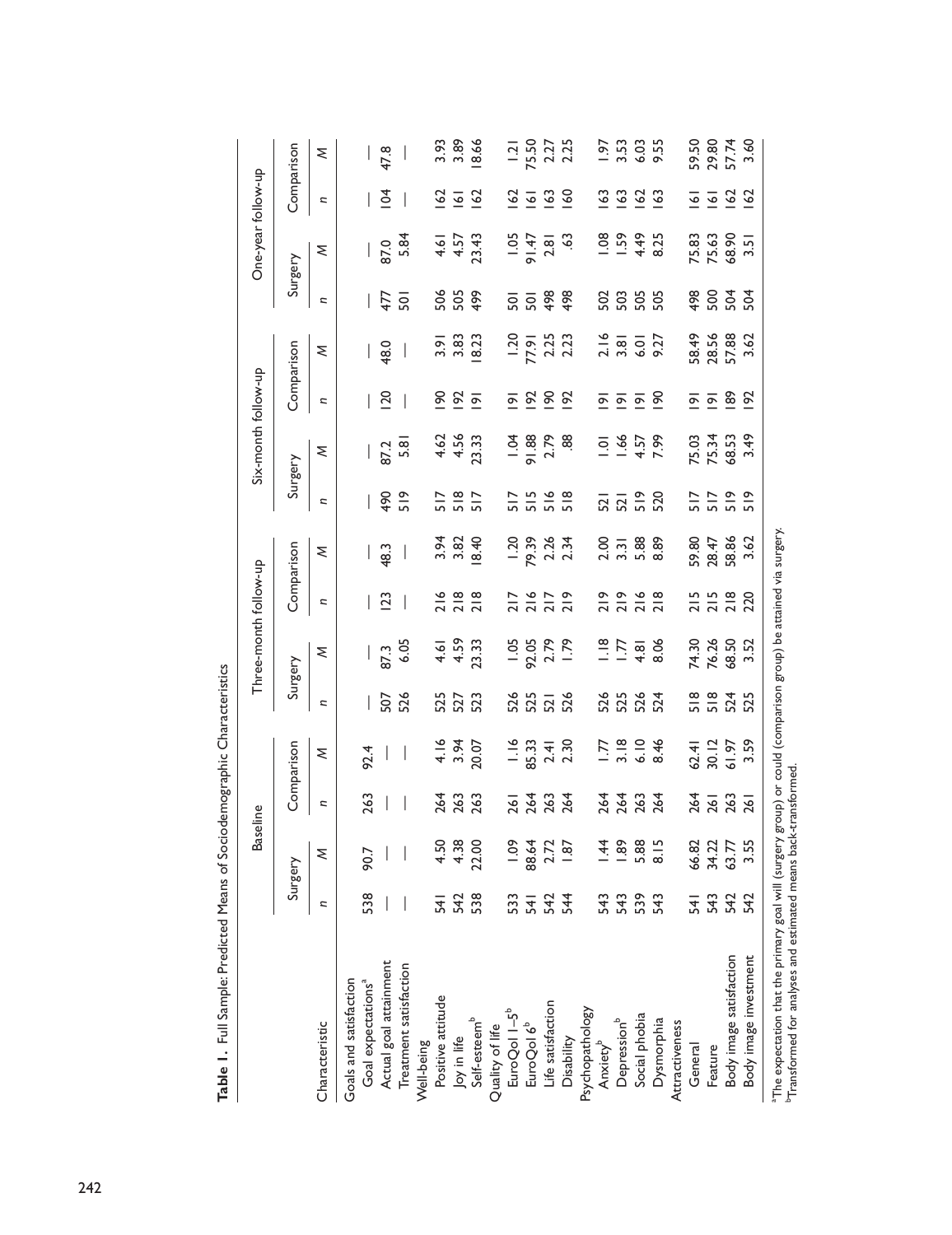

**Fig. 1.** Participation flowchart.

The exclusion criteria in the comparison group were the same as in the clinical group and included former aesthetic plastic surgery, age below 18 years, body dysmorphic disorder, and interest in nonsurgical treatments (wrinkle injections) and hair transplantation. Inclusion criteria included informed consent and initial intent to participate for the duration of the study period. A total of 16,535 addresses were contacted via e-mail. Because it was not possible to determine whether all e-mails reached their addressees, we cannot calculate a participation rate for the comparison group. Of the total 296 persons who declared themselves willing to participate, 32 did not meet the inclusion criteria so that the final comparison group comprised 264 persons. The members of the comparison group gave the following information on the reasons for which no operation

had yet been performed: financial reasons (61.1%), anxiety (12.2%), and other reasons (e.g., lack of time, lack of information; together 17.5%).

## *Measures*

#### *Global*

*General assessment of surgical success*. Global satisfaction with the operated feature postsurgery was assessed using a single-item bipolar rating scale ranging from 1 (*very much more dissatisfied*) to 7 (*very much more satisfied*) to indicate the degree of general deterioration or improvement postsurgery. This provides a direct measurement of change, using the patient's personal frame of reference.

#### *Goals*

*Goal attainment scaling*. Goal expectations and achievement were assessed on the basis of the classic Kiresuk and Sherman (1968) method for scaling individual treatment goals, which is well suited for measuring change and evaluating courses of therapy. Patients were asked to briefly describe the personal goals they want to accomplish with the planned operation and define up to five different targets in order of personal importance. For each target, patients also specified the extent to which they expected to reach the target with the operation and the extent to which they did reach the target postsurgery. All estimates were made on a scale of 0% (*no expectation of meeting the goal/no attainment*) to 100% (*full expectation/full attainment*). The open-ended responses were coded and categorized after all data were collected. The use of open questions minimizes examiner influence and enables the detection of the most salient themes. At the same time, answers can be subject to social desirability

Therefore, in a second step, participants were asked to respond to 10 standard items assessing various realistic targets (i.e., "to feel better," "to eliminate a blemish") and some potential unrealistic expectations (i.e., "to be a new man/ woman," "all my problems will be solved") by checking off which items represented additional goals they had. These combine the advantage of better standardization and easy evaluation with the possibility to obtain information that is not currently salient in the memory structure of the respondents and possibly subject to a lesser degree of social desirability but also perhaps influenced by the constraints of the question formulations. By combining the two methods, an optimal detection of targets is ensured. An index measuring the degree of unrealistic expectations with respect to the success of the cosmetic surgery was calculated according to the ratings from five independent raters, all from the Department of Clinical Psychology and all having a PhD in clinical psychology, who were asked to indicate to what degree they believe that each of the 10 standard questions is realistic on a scale from 1 (*completely realistic*) to 4 (*completely unrealistic*). The index was then obtained by computing a weighted average of the 10 questions,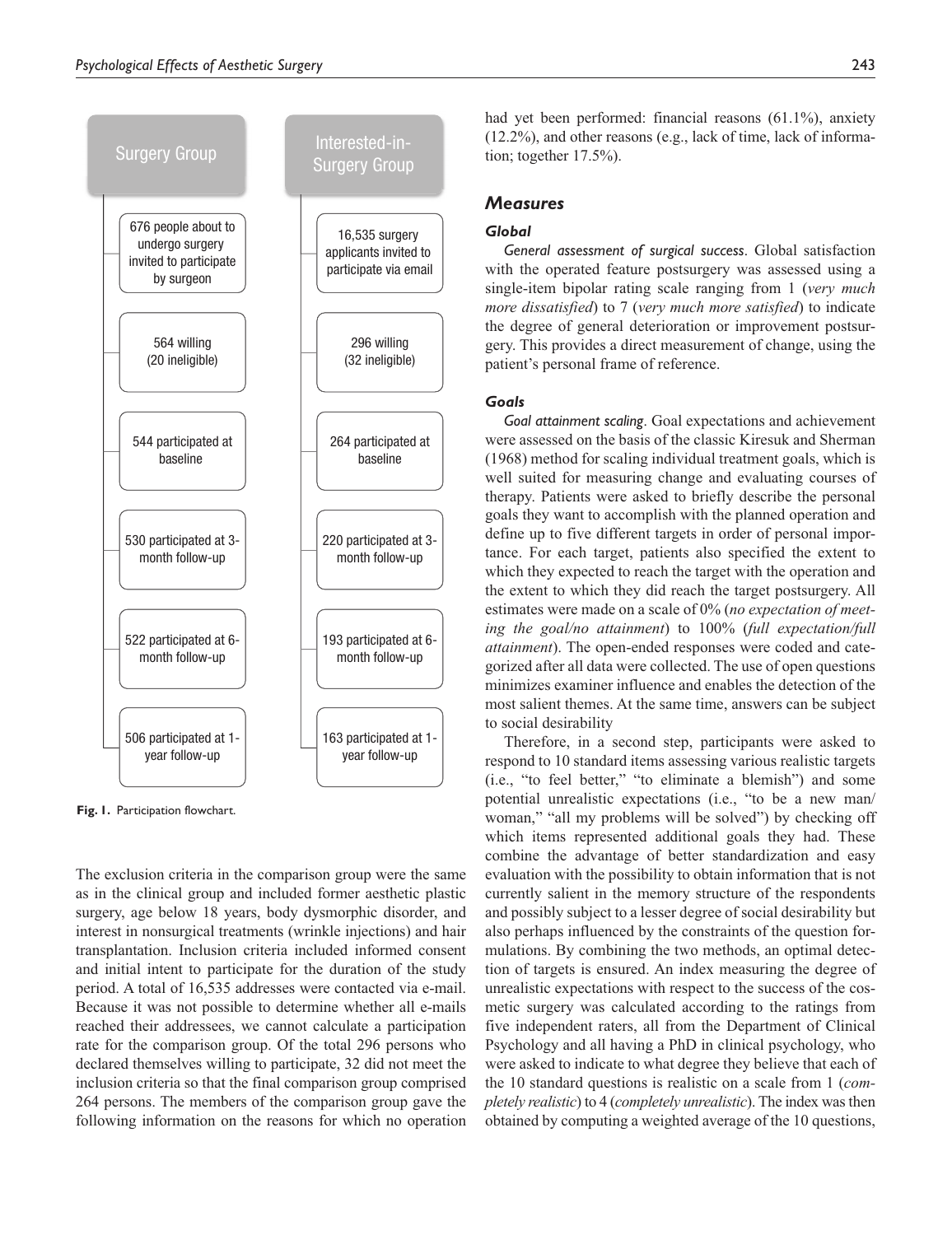with each question getting the weight from the mean across the five raters and used to match groups in the propensity score analysis. For the evaluation of therapeutic response, participants were asked at the postoperative time point to indicate whether they achieved each of the goals they reported in both in the open-ended and closed questions.

### *Well-being*

*Positive attitude toward life and joy in life*. Positive attitude toward life (eight items; e.g., "My future looks good") and joy in life (five items; e.g., "In the past few weeks have you felt completely happy?") were assessed via the respective two subscales of the German-language Berner Fragebogen zum Wohlbefinden (Bern Questionnaire on Subjective Well-Being; Grob, 1995), on a scale ranging from 1 (*completely false*) to 6 (*completely correct*) for positive attitude toward life and 1 (*never*) to 6 (*often*) for joy in life. Scores across items for each subscale were averaged. Cronbach's alpha in the present sample was .90 for positive attitude toward life and .77 for joy in life.

*Self-esteem*. Patient self-esteem was assessed with the German version of the Rosenberg Self-Esteem Scale (original: Rosenberg, 1965; German translation: Ferring & Filipp 1996; German revision: von Collani & Herzberg 2003), consisting of 10 items rated on a scale ranging from 1 (*strongly disagree*) to 4 (*strongly agree*), with 5 items reverse coded. The scale yields a total value that can range from 0 (minimal self-worth) to 30 (maximum self-worth). Cronbach's alpha in the present sample was .87.

#### *Quality of life*

*Quality of health*. Quality of health was assessed with five items across five domains from the EuroQol 5D questionnaire (Brooks, 1996; EuroQol Group, 2007), rated on a scale ranging from 1 (*no problems*) to 3 (*extreme problems*). These five items yield an overall summary score and can also be examined separately as indices for the areas of health and quality of life that they assess (mobility, self-care, usual activities, pain/ discomfort, and anxiety/depression). In the present study, the alpha for the full scale was .41. Finally, an additional item assesses overall current health status on the current day, on a scale ranging from 0 (*worst imaginable health*) to 100 (*best imaginable health*).

*Life satisfaction*. Life satisfaction was assessed with 13 Likert scale ratings (Trumpf et al., 2010), each ranging from 0 (*very unsatisfied*) to 4 (*very satisfied*), assessing satisfaction with 13 areas of life (health, money, looks, marriage, friendships, etc.). The mean across the 13 ratings yields a total score for which Cronbach's alpha in the present sample was .83.

*Disability*. Perceptions of the impairment caused by the operated feature was assessed with responses to a Germantranslated single item from the Sheehan Disability Rating Scale (Sheehan, 1983), rated on a scale ranging from 0 (*not at all impaired*) to 4 (*seriously impaired*).

#### *Psychopathology*

*Screenings for anxiety, depression, and social phobia*. German versions of short screening questionnaires designed for rapid detection of the presence of clinically relevant mood disorder symptomatology in routine medical practice (Margraf, 1994, 1998) were used to assess anxiety disorders, depression, and social phobia. The Anxiety Scale consists of 6 items from the 21-item German version of the Beck Anxiety Inventory (Beck, Epstein, Brown, & Steer, 1988; German version: Margraf & Ehlers, 2007; alpha = .81); the Depression Scale consists of 6 items from the SCL-90-R Depression Scale (Derogatis, 1994; alpha = .85); and the Social Phobia Scale contains 6 items from the Liebowitz Social Anxiety Rating Scale (Liebowitz, 1987; alpha = .82). All items were rated on a scale ranging from 0 (*not at all*) to 3 (*strong*). The ratings across items and within each scale were then summed for a score between 0 and 18 points. Clinical cutoffs values were  $\geq$  7 points for anxiety and depression and  $\geq$  10 points for social phobia.

*Body dysmorphia*. Body dysmorphia was assessed with the Dysmorphic Concerns Questionnaire (Oosthuizen, Lambert, & Castle, 1998), a screening instrument designed to detect distorted body image symptoms (i.e., excessive worries about bodily appearances) across seven items rated on a scale ranging from 0 (*not at all*) to 3 (*much more than other people*). Summing across items yields a total score ranging from 0 to 21 points, with a clinical cutoff of  $\geq$  14 points (Oosthuizen et al. 1998). Research indicates that the questionnaire is a sensitive and specific screening tool for routine clinical practice (Jorgensen, Castle, Roberts, & Groth-Marnat, 2001). Cronbach's alpha in the present sample was .73.

#### *Attractiveness*

*Attractiveness compared with others*. Perceptions of relative appearance as compared with others was assessed using a global single item in the format of a visual analog scale. Using a scale, patients are asked to indicate how good or poor they consider their appearance to be in comparison to the appearance of other people, with 100 representing perfectly beautiful people and 0 indicating completely ugly. This scale is administered in conjunction with that assessing overall health from the EuroQol. Patients were asked to estimate both their general attractiveness and the attractiveness of specific bodily features to be operated on (e.g., chest, abdomen) in comparison with other people.

*Body image satisfaction*. Feelings of satisfaction with body image were assessed with the Body Image Inventory (Berscheid, Walster, & Bohrnstedt, 1973; Özgür, Tuncali, & Gürsu, 1998), a survey assessing satisfaction with 25 physical traits on a scale ranging from 0 (*very dissatisfied*) to 4 (*very satisfied*). Summing the individual items yields a total score ranging from 0 (minimum) to 100 (maximum). Cronbach's alpha in the present sample was .86.

*Body image investment*. Investment in bodily appearance was assessed with the Appearance Schema Inventory–Revised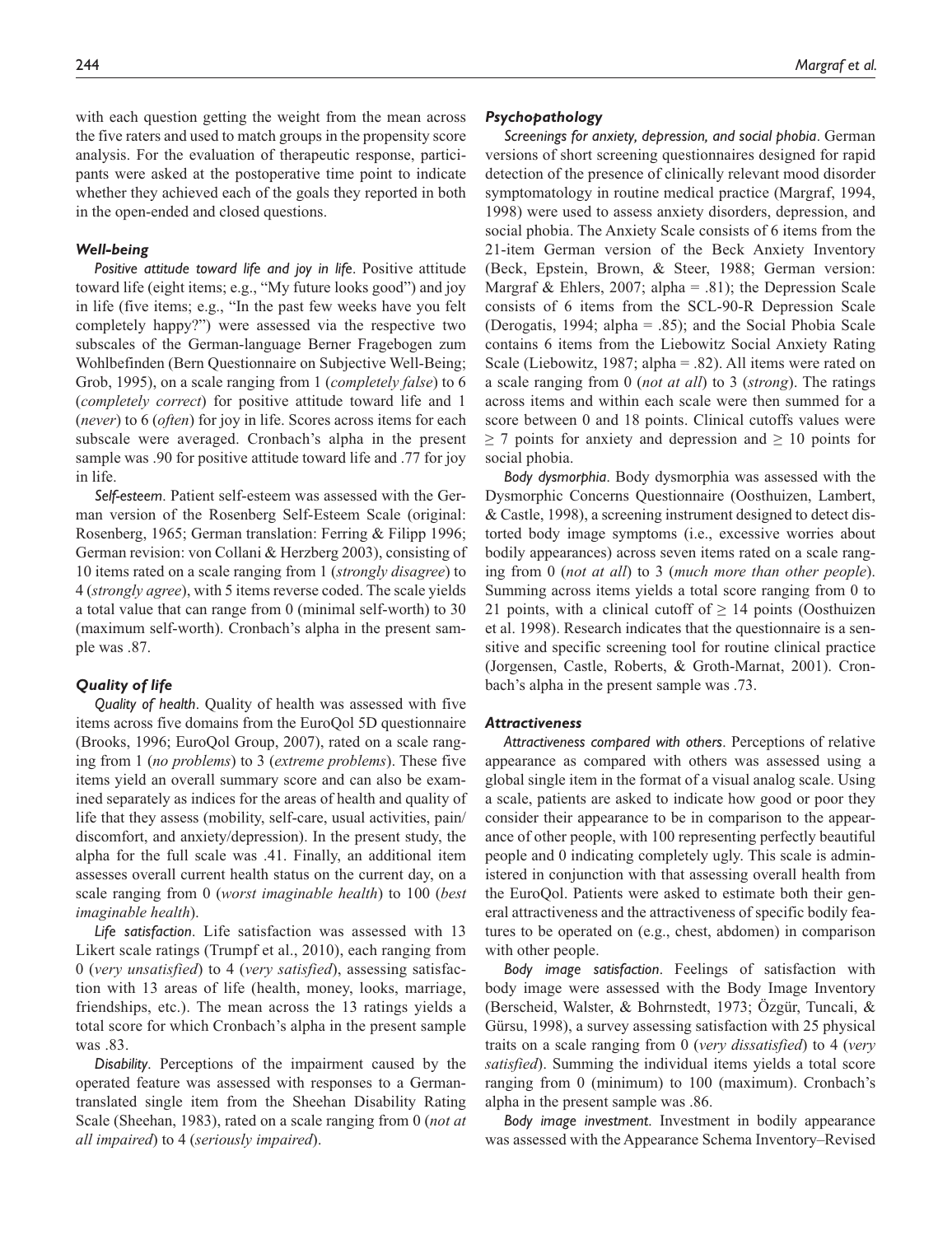(Cash, 2003; Cash, Melnyk, & Hrabosky, 2004; German version: Grocholewski, Heinrichs, & Lingnau, 2007; Grocholewski, Tuschen-Caffier, Margraf, & Heinrichs, 2011), which consists of 20 items rated on a scale ranging from 1 (*strongly disagree*) to 5 (*strongly agree*). The inventory contains two subscales assessing self-evaluative salience (i.e., the extent to which people define themselves by and base their self-worth on their physical appearance) and motivational salience (i.e., the extent to which people attend to their appearance and take various measures to uphold it). A total score is derived from the mean across items and indicates the general investment in body image, ranging from 1 (minimal importance) to 5 (maximum importance). Cronbach's alpha in the present sample for the full scale was .86.

## *Data analysis*

Fifteen outcome measures were longitudinally analyzed. Analyses were performed for each outcome individually and in a combined model of perceived operation success that included 14 outcomes (i.e., all outcomes measured longitudinally except for body image investment, which was not considered a perceived measure of surgery success). We used a random intercept model, a type of linear mixed model (Pinheiro & Bates, 2002), assuming a first-order autoregressive error covariance matrix. Note that mixed models have been shown to provide more efficient and less biased results compared with complete case analyses or analyses in which missing values are imputed using the "last observation carried forward" method (Lane, 2008). Furthermore, mixed models do not require the omission of participants with missing data from the analyses, thereby minimizing data loss, increasing power, and allowing for participants who dropped out of the study to be included in the analyses.

Two analyses were performed. In the first, we used the complete sample  $(N = 808)$  and included in the model time (baseline, 3-, 6-, and 12-month follow-up) as the within-subjects factor and group (surgery vs. comparison) as the betweensubjects factor. In the second, we used the matched sample  $(n = 358)$  and added to the two predictors the propensity scores variable (Gelman & Hill, 2007). Outcomes were transformed if necessary and outliers (standardized residuals with values > 3.0) removed for the final analyses. All analyses were done with R 2.13 (R Development Core Team, 2011), including the packages nonrandom (Stampf, 2011) for propensity scores analysis and nlme (Pinheiro, Bates, DebRoy, Sarkar, & the R Development Core Team, 2011) and lme4 (Bates, Mächler, & Bolker, 2011) for random intercept models.

**Propensity score analysis.** Propensity scores were used to match pairs on baseline characteristics for a matched analysis of treatment outcomes. Twenty-six baseline characteristics, containing sociodemographics as well as outcomes, were selected for use in propensity score analysis: clinic, occupation, treatment type sought, gender, age, body mass index,

income, unrealistic goals, joy in life, positive attitude toward life, social phobia, body image, body image investment, dysmorphia, goal expectations/attainment, quality of health, current health status, self-esteem, anxiety, depression, disability, general attractiveness, operated feature attractiveness, expected general attractiveness after surgery, and expected operated feature attractiveness after surgery. These were thought to be potentially related to both the treatment and the outcome.

Prior to the analysis, missing values were imputed using chained equations as implemented in the R package mice (van Buuren & Groothuis-Oudshoorn, 2011). Owing to the low percentage of missing values (the highest percentage was 5.7% for the body mass index; all other variables had percentages between 0% and 1.9%), we refrained from using multiple imputation models, which would have complicated further analyses, and used single imputation instead. This procedure seemed sufficiently accurate because subjects with missing body mass indices did not significantly differ from those with available indices on the baseline characteristics when adjusting for group membership, based on an alpha of .05, even if not correcting for multiple tests using the Bonferroni error correction method.

We first ran a multiple regression logistic model with group membership as outcome and the 26 baseline characteristics as predictors. We then included two-way interaction terms and quadratic polynomials in turn. The final model contained 24 main effects (all baseline characteristics), one quadratic polynomial (for joy in life), and 21 two-way interactions,  $\chi^2(68)$  = 396.3,  $p < .001$ , McFadden's  $R^2 = .39$ . Propensity scores were the predicted values from the logistic regression model. Propensity scores were then used to find pairs of participants in each sample with comparable values. To ensure similarity within matched pairs, we used caliper matching; that is, the difference between participants within pairs had to be less than or equal to .25 standard deviations of the logit of the estimated propensity scores (Stampf, 2011). This resulted in 179 matched pairs, the remaining participants being excluded from the analysis of this matched sample.

## **Results**

## *Missing values analysis*

Completers were defined as having available data at all four time points, as opposed to dropouts who did not. The comparison group contained more dropouts than the surgery group (comparison: 38%; surgery: 7.0%; odds ratio = 8.3,  $\chi^2$  = 122.0,  $p < .001$ ). The percentage of available cases at time points 0, 3, 6, and 12 months after study start was 100, 97.4, 96.0, and 93.0 in the surgery group and 100, 83.3, 73.1, and 61.7 in the comparison group, respectively. Completers did not differ from dropouts with respect to any analyzed outcome variable at baseline, 3-, and 6-month follow-up and neither with respect to the following eight time-invariant features at baseline: clinic, occupation, treatment type, gender, age, body mass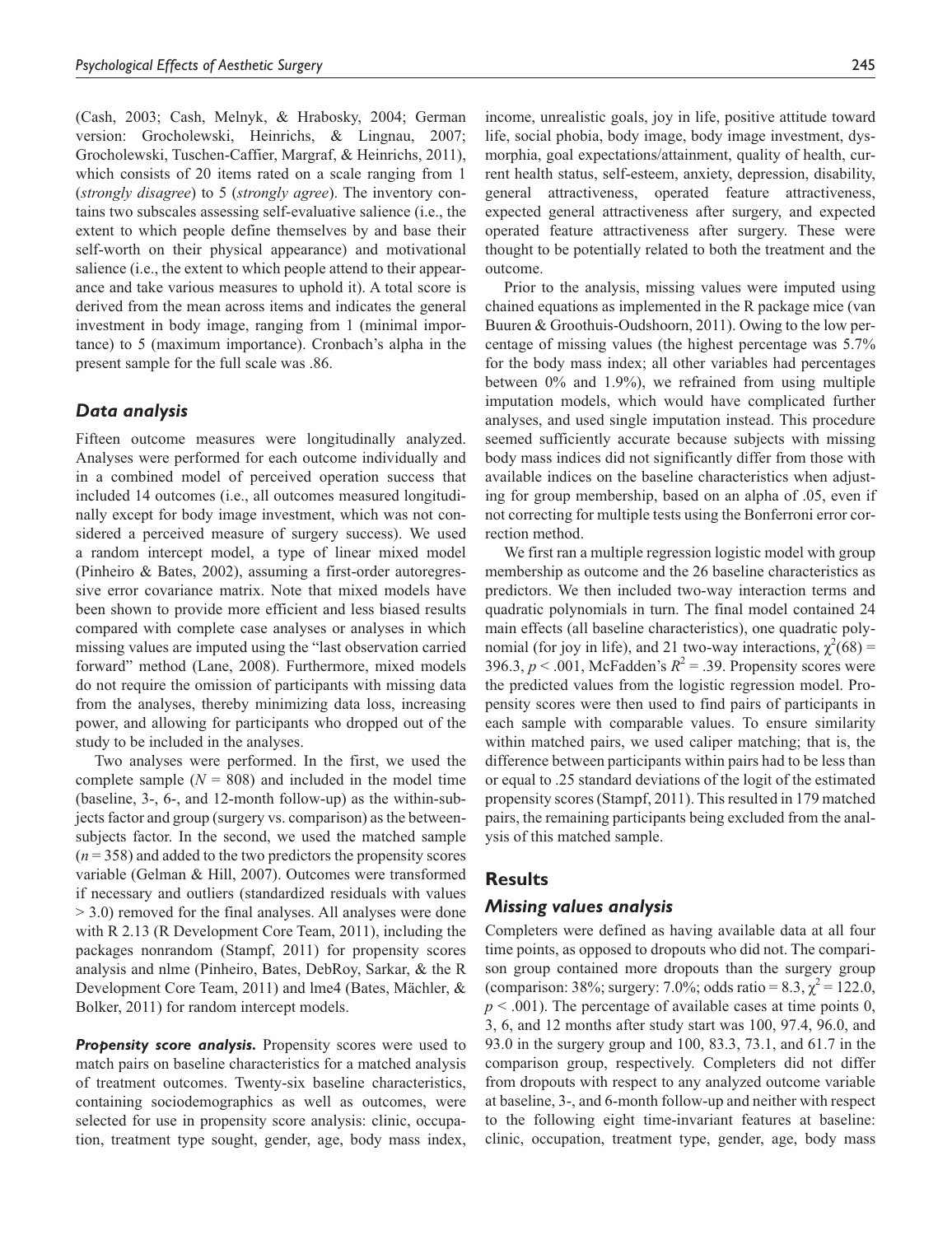index, income, degree of unrealistic goal setting  $(p > .05)$  in each case, adjusted for surgery group versus comparison group membership and corrected for multiple testing using the Bonferroni correction method).

*Demographics, surgery type, and participation.* The surgery group consisted of 88% females, as compared with the 90% females in the comparison group. Participants fell into four age groups: 18–24 years (27% of surgery, 22% of comparison group), 25–34 (36% surgery, 37% comparison), 35–44 (22% surgery, 26% comparison), and 45–65 (14% surgery, 15% comparison). Sixty percent of the surgery group (64% of the comparison group) had a net monthly income of 1,500 euros or more. The remainder had an income greater than 1,500 euros. The distribution of age groups ( $p = .44$ ), females  $(p = .50)$ , a net monthly income higher than 1,500 euros  $(p = .37)$ , and the prevalence for social phobia  $(p = .27)$  were all comparable between surgery and comparison groups, based on chi-square tests. Furthermore, the majority of the surgery and comparison groups was within the normal range in psychopathology. The proportion of people with clinical values was between 8.3% and 17.7% on measures of anxiety, depression, social phobia, and body dysmorphia for patients in the clinical group, depending on the variable, and between 13.3% and 28.8% in the comparison group, with more psychopathology in the comparison group. The groups differed in the probability of a clinically significant value for anxiety ( $p = .038$ ), depression ( $p < .001$ ), and body dysmorphia ( $p = .016$ ; all tests based on chi-square tests). Sought treatment type included the following: liposuction (25% surgery, 24% comparison), breast enlargement (32% surgery, 20% comparison), breast reduction (5% of each group), breast lift (5% surgery, 9% comparison), abdominoplasty (4% surgery, 8% comparison), eyelid surgery (8% surgery, 11% comparison), rhinoplasty (10% surgery, 12% comparison), and other (11% surgery, 12% comparison). Surgery and comparison groups significantly differed at baseline in their distributions of treatment types (*p* < .001; based on chi-square tests). Ethnicity was not assessed; therefore, exact data on ethnicity are not available, though the demographic was primarily Caucasian.

*Goal attainment forecasts.* Means for goal attainment forecasts for participants' top goal are presented in Tables 1 and 2. Goal attainment expectations before treatment were similar between groups, in both the full sample,  $t(506) = -1.92$ ,  $p =$ .055, and the matched sample, *t*(350) = 0.79, *p* = .433 (based on Welch two-sample *t* tests).

*Treatment satisfaction and goal attainment.* Means for postsurgical treatment satisfaction and goal attainment for participants' top goal are presented in Tables 1 and 2. Surgery patients in the full sample indicated a goal attainment of about 87% that was stable across time, whereas the comparison group reported much lower goal attainment at 3-month, *t*(1,807) = 17.8, *p* < .001, 6-month, *t*(1,807) = 17.7, *p* < .001,

and 12-month follow-up,  $t(1,807) = 17.1$ ,  $p < .001$ . Percentages in the matched sample were slightly lower in the surgery group but slightly higher in the comparison group. Differences between groups, however, remained very high for all three time points: 3 months,  $t(718) = 12.0$ ,  $p < .001$ ; 6 months,  $t(718) = 11.0, p < .001$ ; 12 months,  $t(718) = 10.5$ ,  $p < .001$ .

Postsurgery, recipients reported success in terms of satisfaction, with an average in the full sample between 5.81 and 6.05 (*much more satisfied*). Values at 6 months, *t*(1,015) = 2.96,  $p = .003$ , and 1 year,  $t(1,015) = 2.56$ ,  $p = .011$ , were both significantly lower than those at 3 months. Values for the matched sample were slightly lower in general, and only those at 1-year follow-up were significantly lower than those for 3-month follow-up,  $t(334) = 2.09$ ,  $p = .037$ , whereas those at 6-month follow-up were not,  $t(334) = 1.30, p = .194$ .

*Baseline comparison of longitudinal outcomes.* Predicted means for longitudinal outcomes measures based on the mixed model are presented in Table 1 for the full sample and in Table 2 for the matched sample. Differences between groups at baseline and 1-year follow-up are presented in Table 3 for both samples. In the full sample, the surgery group reported better baseline results than the comparison group in well-being (positive attitude, joy in life, self-esteem), quality of life (health status on the two EuroQol measures, life satisfaction, and disability), psychopathology (anxiety, depression), and self-rated attractiveness (general and feature). There were no significant group differences in social phobia, dysmorphia, body image satisfaction, or body image investment. In the matched sample, no significant differences were found between groups for any outcome at baseline. This basically underlines the successful matching of subjects based on propensity scores and supports the comparability of the two groups.

*Longitudinal trend.* The combined model including 14 outcomes indicated positive effects for the surgery group over the comparison group. An examination of the temporal trend indicates that in both the full sample and the matched sample, psychological outcomes generally improved between baseline and 3-month follow-up and then remained more or less constant in the surgery group, but they slightly declined for the comparison group between baseline and 6-month follow-up. This resulted in a highly significant Group  $\times$  Time interaction: full sample:  $F(3, 29,501) = 35.2, p < .001$ ; matched sample:  $F(3, 10,928) = 21.8, p < .001$ . Also, values at 1-year follow-up were higher in the surgery group compared to the comparison group: full sample,  $t(40,805) = 8.32$ ,  $p < .001$ ; matched sample:  $t(15,879) = 2.45$ ,  $p = .014$ . An examination of effects on individual outcomes in the full sample indicated significant Group  $\times$  Time interaction effects and highly significant group differences at 1-year follow-up in favor of surgery relative to comparisons for all 15 outcomes (see Table 3). In the matched sample, these effects were in general much smaller than in the full sample, yet they were still highly significant in most cases.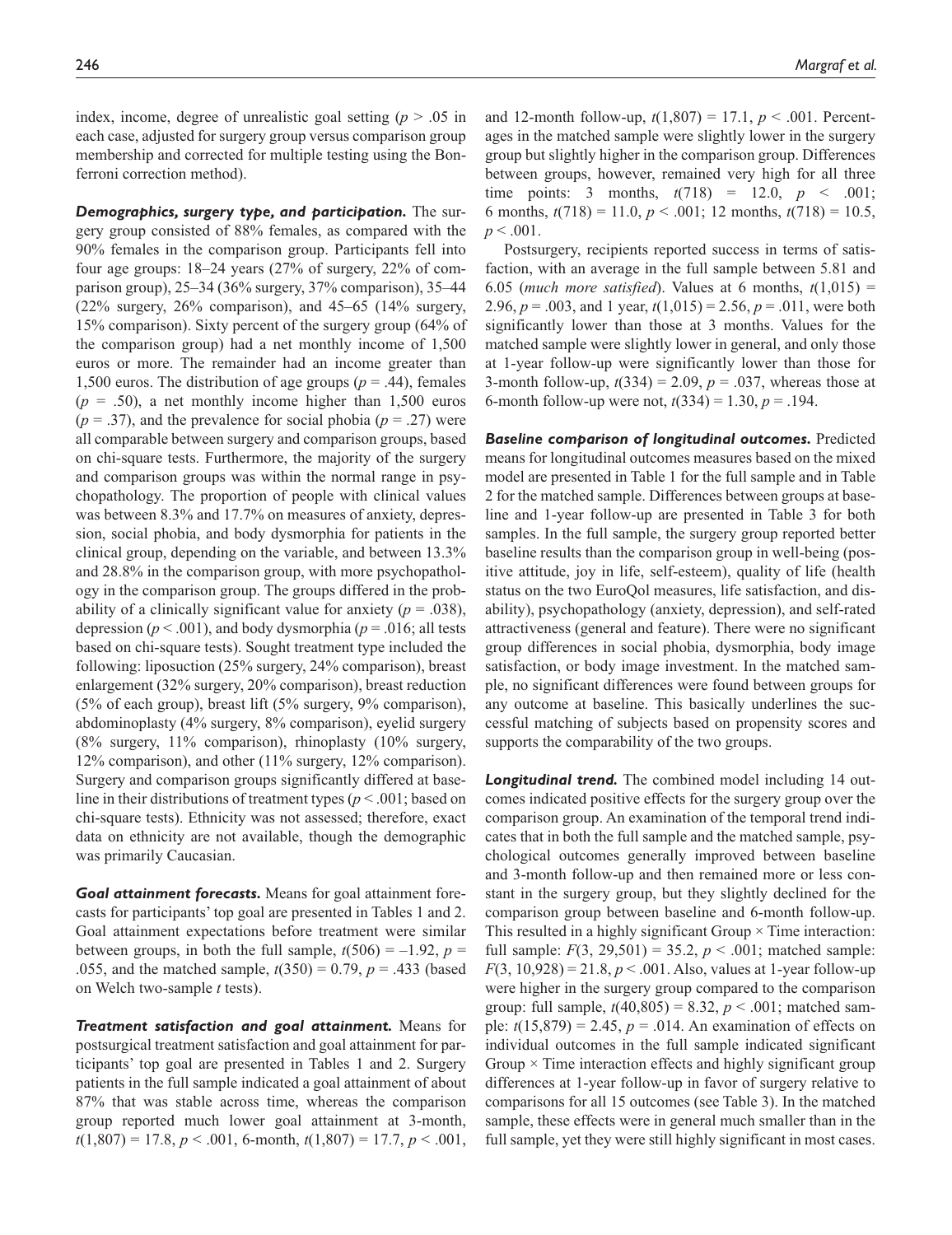|                                                                                                                                                                         |                    | <b>Baseline</b> |                         |                                                             |                  | Three-month follow-up       |                 |                                      |                             | Six-month follow-up          |                 |                                       |                 | One-year follow-up          |                |                            |
|-------------------------------------------------------------------------------------------------------------------------------------------------------------------------|--------------------|-----------------|-------------------------|-------------------------------------------------------------|------------------|-----------------------------|-----------------|--------------------------------------|-----------------------------|------------------------------|-----------------|---------------------------------------|-----------------|-----------------------------|----------------|----------------------------|
|                                                                                                                                                                         |                    | Surgery         |                         | Comparison                                                  |                  | Surgery                     |                 | Comparison                           | Surgery                     |                              | Comparison      |                                       | Surgery         |                             | Comparison     |                            |
| Characteristic                                                                                                                                                          | n                  | ξ               | n                       | Σ                                                           | u                | Σ                           | u               | ξ                                    | u                           | Σ                            | u               | ξ                                     | u               | Σ                           | u              | Σ                          |
| Goals and satisfaction                                                                                                                                                  |                    |                 |                         |                                                             |                  |                             |                 |                                      |                             |                              |                 |                                       |                 |                             |                |                            |
| Goal expectations <sup>a</sup>                                                                                                                                          |                    | 92.4            | <b>178</b>              | $\frac{1}{9}$                                               |                  |                             |                 |                                      |                             |                              |                 |                                       |                 |                             |                |                            |
| Actual goal attainment                                                                                                                                                  |                    |                 |                         |                                                             | 66               | 86.0                        | 没               | 48.3                                 | $\bullet$                   | 84.1                         | 86              | 49.6                                  | $\overline{2}$  | 84.2<br>5.60                | 20             | 49.9                       |
| Treatment satisfaction<br>Well-being                                                                                                                                    |                    |                 |                         |                                                             | 173              | 5.91                        |                 |                                      | $\overline{\Sigma}$         | 5.72                         |                 |                                       | 167             |                             |                |                            |
| Positive attitude                                                                                                                                                       | జ                  | 4.39            | $\overline{5}$          |                                                             |                  |                             | $\frac{4}{3}$   |                                      | $\mathsf{S}$                |                              | $\frac{28}{ }$  |                                       | $\frac{69}{5}$  |                             | 8              |                            |
| Joy in life                                                                                                                                                             | F                  | 4.19            |                         | $4.\overline{3}$<br>$4.\overline{12}$<br>$20.\overline{98}$ | ミュニ              | 4.43<br>4.43<br>22.56       | $\frac{4}{3}$   | $4.10$<br>$4.00$<br>$19.27$          | $\overline{5}$              | $4.52$<br>$4.39$<br>$2.34$   | $\frac{8}{2}$   | $4.09$<br>$7.8$<br>$9.10$             | 69              | $4.52$<br>$4.45$<br>$2.75$  | $\infty$       | $4.36$<br>$7.36$<br>$9.36$ |
| Self-esteem <sup>b</sup>                                                                                                                                                | జ                  | 21.53           | <b>178</b>              |                                                             |                  |                             | $\overline{4}$  |                                      | 168                         |                              | <b>PZI</b>      |                                       | 167             |                             | $\infty$       |                            |
|                                                                                                                                                                         |                    |                 |                         |                                                             |                  |                             |                 |                                      |                             |                              |                 |                                       |                 |                             |                |                            |
| Quality of life<br>EuroQol I–5 <sup>b</sup>                                                                                                                             |                    | 1.12            | $\overline{18}$         |                                                             |                  |                             | $\frac{43}{5}$  |                                      | $\bar{\triangleright}$      |                              | $\overline{29}$ |                                       | $\frac{8}{8}$   |                             | 8              |                            |
| EuroQol 6 <sup>b</sup>                                                                                                                                                  | $\overline{8}$     | 87.89           | I79                     | $1.13$<br>87.47<br>2.52                                     | $\frac{72}{12}$  | $1.06$<br>$91.36$<br>$2.70$ | $\overline{42}$ | $1.16$<br>$3.38$<br>$2.18$<br>$2.18$ | $\overline{170}$            | $1.05$<br>$99.63$<br>$2.71$  | $\frac{8}{3}$   | $1.16$<br>$9.334$<br>$2.34$           | 167             | $1.05$<br>$39.24$<br>$2.75$ | 5              | $1848$<br>$7648$<br>$206$  |
| Life satisfaction                                                                                                                                                       | $\overline{8}$     | 2.64            | 178                     |                                                             |                  |                             | $\frac{42}{5}$  |                                      | 168                         |                              | 28              |                                       | $\overline{67}$ |                             | $\infty$       |                            |
| Disability                                                                                                                                                              | $\tilde{\epsilon}$ | 1.84            | 179                     | 2.03                                                        | 173              | 2.09                        | $\overline{4}$  |                                      | $\overline{\triangleright}$ | 1.23                         | 20              |                                       | 165             | 2                           | $\overline{c}$ |                            |
|                                                                                                                                                                         |                    |                 |                         |                                                             |                  |                             |                 |                                      |                             |                              |                 |                                       |                 |                             |                |                            |
| Psychopathology<br>Anxiety <sup>b</sup>                                                                                                                                 | ደ                  | $-1.46$         | $\mathcal{E}$           |                                                             | $\overline{13}$  | $\frac{4}{1}$               | $\overline{4}$  | L7                                   | $\overline{\triangleright}$ | $\frac{80}{1}$               | $\approx$       |                                       | 991             |                             | $\frac{8}{2}$  |                            |
| Depression <sup>b</sup>                                                                                                                                                 | 178                | 2.16            | 179                     | 1.61<br>2.63<br>5.51                                        |                  | $1.92$<br>5.09              | $\overline{4}$  |                                      | $\bar{\triangleright}$      |                              | $\frac{8}{2}$   | $-3.22$<br>$-3.23$<br>$-5.69$<br>8.79 | 191             | $5.73$<br>$-4.3$            | $\infty$       | $-2, 32$<br>$-5, 29$       |
| Social phobia                                                                                                                                                           | 176                | 5.82            | <b>178</b>              |                                                             | 7 Z Z<br>7       |                             | $\overline{4}$  | 2.3<br>2.3<br>2.4<br>2.9             | $\overline{\Sigma}$         | $-4.81$<br>$-4.81$<br>$-8.1$ | 29              |                                       | 168             |                             | $\infty$       |                            |
| Dysmorphia                                                                                                                                                              | $\mathcal{E}$      | 8.20            | <b>178</b>              | 7.96                                                        |                  | 8.00                        | $\frac{43}{5}$  |                                      | $\overline{\Sigma}$         |                              | 29              |                                       | $\overline{67}$ | 8.15                        | $\frac{8}{2}$  | 8.89                       |
| Attractiveness                                                                                                                                                          |                    |                 |                         |                                                             |                  |                             |                 |                                      |                             |                              |                 |                                       |                 |                             |                |                            |
| General                                                                                                                                                                 | œ                  | 67.25           | $\overline{5}$          |                                                             | $\overline{2}$   |                             | $\frac{42}{3}$  |                                      | 169                         |                              | $^{29}$         |                                       | 168             |                             | $\frac{80}{2}$ |                            |
| Feature                                                                                                                                                                 | $\overline{5}$     | 35.87           | <b>178</b>              | 66.31<br>33.04                                              | 172              | 73.95<br>74.56              | $\overline{4}$  | 63.25<br>30.63                       | 168                         | 74.02<br>73.81<br>67.89      | $\overline{29}$ | 61.37<br>30.72                        | 168             | 75.30<br>73.65              | $\frac{8}{6}$  | 61.01<br>32.21             |
| Body image satisfaction                                                                                                                                                 | ጆ                  | 64.07           | $\overline{r}$          | 63.37                                                       | $\overline{173}$ | 67.67                       | $\ddot{4}$      | 60.38                                | $\overline{5}$              |                              | 29              | 59.02                                 | 69              | 67.95                       | $\frac{80}{2}$ | 59.64                      |
| "The expectation that the primary goal will (surgery group) or could (comparison group) be attained via surgery.<br><sup>b</sup> Transformed for analyses and estimated |                    |                 | means back-transformed. |                                                             |                  |                             |                 |                                      |                             |                              |                 |                                       |                 |                             |                |                            |

Table 2. Matched Sample: Predicted Means of Sociodemographic Characteristics **Table 2.** Matched Sample: Predicted Means of Sociodemographic Characteristics

247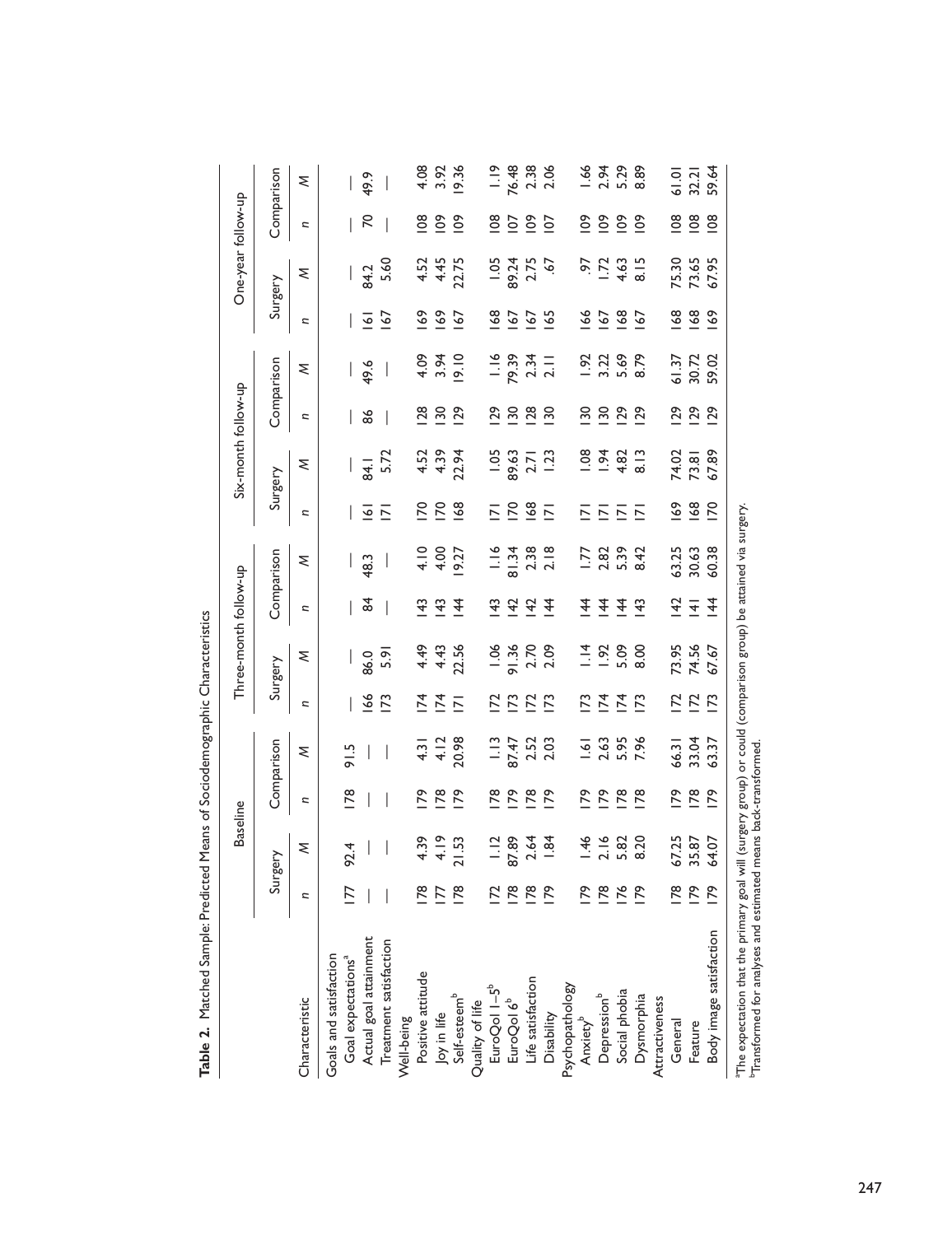|                                                                                                                                                                                                           |                   |                |                               | <b>Baseline</b>                           |                                       |               |                |                          |                                                                                                                                                                                                                                                                                                                                                                                      | One-year follow-up |                          |                        | Group × Time <sup>a</sup>   |                             |
|-----------------------------------------------------------------------------------------------------------------------------------------------------------------------------------------------------------|-------------------|----------------|-------------------------------|-------------------------------------------|---------------------------------------|---------------|----------------|--------------------------|--------------------------------------------------------------------------------------------------------------------------------------------------------------------------------------------------------------------------------------------------------------------------------------------------------------------------------------------------------------------------------------|--------------------|--------------------------|------------------------|-----------------------------|-----------------------------|
|                                                                                                                                                                                                           |                   | Ē              |                               |                                           | Matched                               |               |                | 卮                        |                                                                                                                                                                                                                                                                                                                                                                                      |                    | Matched                  |                        | 卮                           | Matched                     |
| Characteristic                                                                                                                                                                                            | M diff            | SE diff        |                               | ₩<br>ξ                                    | SE diff                               | t             | M diff         | SE diff                  | پ                                                                                                                                                                                                                                                                                                                                                                                    | M diff             | SE diff                  | t                      | F(df)                       | F(df)                       |
| Well-being                                                                                                                                                                                                |                   |                |                               |                                           |                                       |               |                |                          |                                                                                                                                                                                                                                                                                                                                                                                      |                    |                          |                        |                             |                             |
| Positive attitude                                                                                                                                                                                         | 0.35              | 0.058          | $6.0^{***}$                   |                                           | 0.086                                 | $-0.32$       | 0.69           | 0.063                    | $\begin{matrix} \mathbb{R}^n & \mathbb{R}^n \mathbb{R}^n & \mathbb{R}^n \mathbb{R}^n & \mathbb{R}^n \mathbb{R}^n & \mathbb{R}^n \mathbb{R}^n & \mathbb{R}^n \mathbb{R}^n & \mathbb{R}^n \mathbb{R}^n & \mathbb{R}^n & \mathbb{R}^n & \mathbb{R}^n \mathbb{R}^n & \mathbb{R}^n & \mathbb{R}^n & \mathbb{R}^n \mathbb{R}^n & \mathbb{R}^n & \mathbb{R}^n & \mathbb{R}^n & \mathbb{R}^$ | 0.33               | 0.091                    | $3.6^{***}$            | 28 (2,107)                  | $15 (885)$ <sup>***</sup>   |
| Joy in life                                                                                                                                                                                               | 0.43              | 0.077          | $5.7$ <sup>***</sup>          | $-0.027$<br>$-0.023$                      | 0.12                                  | $-0.20$       | 0.68           | 0.086                    | $7.9$ ***                                                                                                                                                                                                                                                                                                                                                                            | 0.42               | 0.13                     | $\ddot{3}$             | $8.9(2,112)$ <sup>***</sup> | 6.1 (886)                   |
| Self-esteem                                                                                                                                                                                               | $\tilde{e}$       |                | ِ<br>آم                       | 0.55                                      | $\begin{array}{c} \hline \end{array}$ | $-0.16$       | 4.8            | $\overline{\phantom{a}}$ | $12^{***}$                                                                                                                                                                                                                                                                                                                                                                           | 3.4                | $\bigg $                 | <sub>**</sub><br>4.6   | 56 (2,097) <sup>****</sup>  | 25 (881)***                 |
| Quality of life                                                                                                                                                                                           |                   |                |                               |                                           |                                       |               |                |                          |                                                                                                                                                                                                                                                                                                                                                                                      |                    |                          |                        |                             |                             |
| EuroQol 1-5                                                                                                                                                                                               | $-0.059$          |                | $-6.\overline{1}$             | $-0.002$                                  |                                       | 0.14          | $-0.16$        |                          | $-13$ <sup>***</sup>                                                                                                                                                                                                                                                                                                                                                                 | $-0.14$            | I                        | $-6.9$                 | $30(2,095)$ ***             | 22 (877)                    |
| EuroQol 6                                                                                                                                                                                                 | $3.\overline{3}$  |                |                               |                                           | I                                     | 0.29          | $\frac{6}{2}$  | I                        | $\frac{1}{2}$                                                                                                                                                                                                                                                                                                                                                                        | $\overline{a}$     | I                        | $-6.2$ <sup>***</sup>  | 47 (2,101)                  | 26 (882)****                |
| Life satisfaction                                                                                                                                                                                         |                   | 0.043          | $-3.2$ <sup>**</sup><br>7.1** | $0.42$<br>0.016                           | 0.063                                 | 0.25          | 0.54           | 0.048                    | $\begin{array}{c} \mathbb{R}^n \downarrow \mathbb{R}^n \end{array}$                                                                                                                                                                                                                                                                                                                  | 0.26               | 0.068                    | $3.\overline{8}^{***}$ | $20(2,097)$ ***             | 8.8 (879)                   |
| Disability                                                                                                                                                                                                | $-43$             | 0.090          | $-4.8$                        | $\frac{\infty}{\infty}$<br>$\overline{q}$ | $\frac{1}{2}$                         | $\frac{4}{1}$ | $\frac{1}{1}$  | $\frac{1}{2}$            | – i 5*                                                                                                                                                                                                                                                                                                                                                                               | $\frac{4}{1}$      | 0.15                     | $-9.4$                 | 40 (2,107) <sup>****</sup>  | $23 (884)$ <sup>***</sup>   |
| Psychopathology                                                                                                                                                                                           |                   |                |                               |                                           |                                       |               |                |                          |                                                                                                                                                                                                                                                                                                                                                                                      |                    |                          |                        |                             |                             |
| Anxiety                                                                                                                                                                                                   | $-0.33$           |                |                               |                                           | I                                     | 0.30          | $-0.89$        | $\overline{\phantom{a}}$ | $-5.3$                                                                                                                                                                                                                                                                                                                                                                               | $-20$              | $\overline{\phantom{a}}$ | $-2.3$ <sup>*</sup>    | $8.7(2,115)$ <sup>***</sup> | 4.5 $(887)$ <sup>**</sup>   |
| Depression                                                                                                                                                                                                |                   |                | $-2.3$ <sup>**</sup><br>-5.9  |                                           | $\overline{\phantom{a}}$              | $-0.37$       | $\frac{6}{1}$  | $\overline{\phantom{a}}$ | $-7.9$                                                                                                                                                                                                                                                                                                                                                                               | $-0.69$            | $\overline{\phantom{a}}$ | "<br>−2.6<br>ا         | 4.6 $(2.115)^{**}$          | 2.5 (888)                   |
| Social phobia                                                                                                                                                                                             | $-1.3$<br>$-0.22$ | 0.29           | $-0.77$                       | $0.026$<br>-0.15<br>-0.47                 | 0.46                                  | $-0.16$       | $-1.5$         | 0.33                     | $-4.7$                                                                                                                                                                                                                                                                                                                                                                               | $-1.2$             | 649                      | $-1.2$                 | $8.5(2,107)$ <sup>***</sup> | 1.3(885)                    |
| Dysmorphia                                                                                                                                                                                                | $-0.3$            | 0.33           |                               | 0.34                                      | 649                                   | 0.69          | $-1.30$        | 0.36                     | $-3.7***$                                                                                                                                                                                                                                                                                                                                                                            | $-0.65$            | 0.51                     | $-1.3$                 | $5.4(2.113)$ <sup>**</sup>  | $(885)^*$<br>3.2            |
| Attractiveness                                                                                                                                                                                            |                   |                |                               |                                           |                                       |               |                |                          |                                                                                                                                                                                                                                                                                                                                                                                      |                    |                          |                        |                             |                             |
| General                                                                                                                                                                                                   | $4\frac{4}{1}$    | $\overline{a}$ | $3.7***$                      | $-0.28$                                   | $\frac{\infty}{\cdot}$                | $-0.15$       | $\overline{6}$ | $\tilde{c}$              | ב**<br>2                                                                                                                                                                                                                                                                                                                                                                             | $\tilde{ }$        | 2.0                      | ة*<br>6.6              | 52 (2,091) <sup>***</sup>   | 25 (881)***                 |
| Feature                                                                                                                                                                                                   |                   | $\overline{C}$ | 2.5                           | 3.2                                       | 2.5                                   | $\frac{1}{2}$ | $\frac{4}{6}$  | $\tilde{c}$              | 24                                                                                                                                                                                                                                                                                                                                                                                   | $\overline{4}$     | 2.8                      | l 5 <sup>***</sup>     | 290 (2,092)                 | 30 (879) <sup>***</sup>     |
| Body image satisfaction                                                                                                                                                                                   | $\frac{8}{1}$     | 0.95           | $\tilde{e}$                   | $-0.31$                                   | $\tilde{c}$                           | $-0.23$       |                | $\overline{C}$           | $\stackrel{*}{=}$                                                                                                                                                                                                                                                                                                                                                                    | 7.3                | $\overline{4}$           | $5.0^{***}$            | 67(2,107)                   | 25 (887) <sup>***</sup>     |
| Body image investment                                                                                                                                                                                     | $-0.041$          | 0.037          |                               | 0.056                                     | 0.055                                 | $\frac{1}{2}$ | $-0.096$       | 0.04                     | $-2.4$                                                                                                                                                                                                                                                                                                                                                                               | $-0.037$           | 0.058                    | $-0.63$                | $3.5 (2.111)^*$             | $3.9$ $(888)$ <sup>**</sup> |
| Note: Between-group point differences: operated minus comparison. In each cell, two significant digits are shown. Dashes (—) indicate that standard errors for differences of means could not be computed |                   |                |                               |                                           |                                       |               |                |                          |                                                                                                                                                                                                                                                                                                                                                                                      |                    |                          |                        |                             |                             |

Table 3. Between-Group Point Differences and Group × Time Interactions **Table 3.** Between-Group Point Differences and Group × Time Interactions

 $\frac{1}{20}$ 。<br>。 ը<br>Բ because values were back-transformed.<br>"Group × Time interaction includes 3- and 6-month data.<br>\*p < .05. "p < .01." "p < .001. because values were back-transformed.

aGroup × Time interaction includes 3- and 6-month data. \**p* < .05. \*\**p* < .01. \*\*\**p* < .001.

248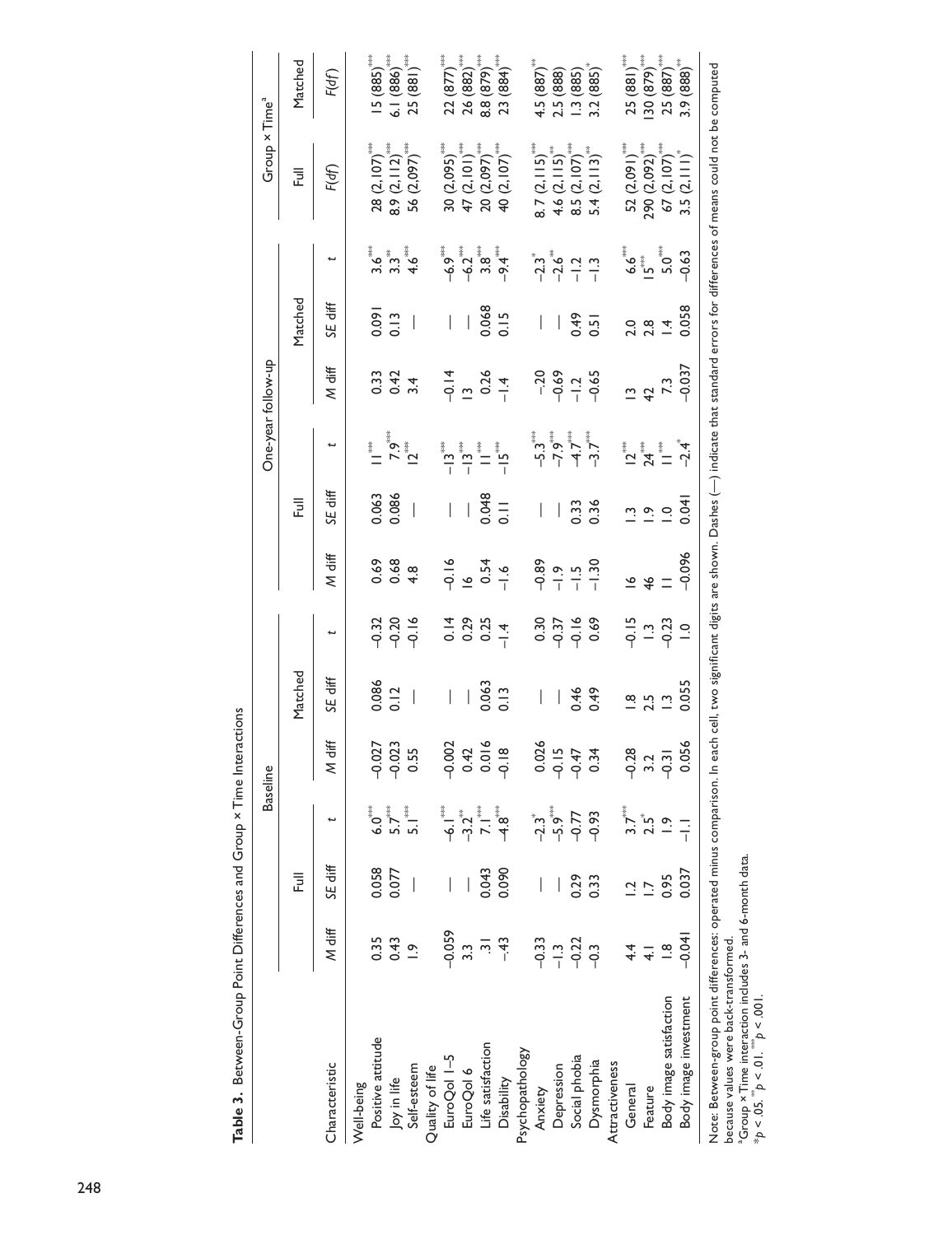Exceptions concerned the psychopathology outcomes social phobia and dysmorphia, as well as body image investment, which no longer differed between groups and the nonsignificant Group  $\times$  Time interaction effects for social phobia and dysmorphia in the matched sample. Temporal trajectories in the full sample improved (i.e., increased for positive outcomes and decreased for disability and pathology outcomes) in the surgery group more than the comparison group on the following variables: well-being (positive attitude, joy in life, selfesteem), quality of life (EuroQol 1–5, EuroQol 6, life satisfaction, disability), psychopathology (anxiety, depression, social phobia, and dysmorphia), and attractiveness (general, feature, and body image satisfaction). The outcome body image investment decreased for the surgery group as compared with the comparison group, which experienced a slight increase at 3 and 6 months and then a decrease back to baseline at 1 year. Temporal trends in the matched sample were comparable to those observed in the full sample.

## **Discussion**

Results from the present study indicate that among people who are dissatisfied with a physical feature and interested in obtaining aesthetic surgery to correct the feature, those who actually undergo surgery experience more positive outcomes than those who are interested in surgery but do not undergo it, lasting at least 1 year postsurgery. People undergoing aesthetic surgery were generally "somewhat more satisfied" with the operated feature than they were before surgery (reported post hoc) and reported that their primary personal goal had been 80% achieved postsurgery. Furthermore, in comparison to those who were interested but did not obtain surgery, trajectories improved across almost all measures (i.e., increased for positive outcomes and decreased for disability and pathology outcomes) in the following domains: well-being (i.e., positive attitude, joy in life, and self-esteem), quality of life (i.e., general health status, life satisfaction, and disability), some measures of psychopathology (i.e., anxiety and dysmorphia), and attractiveness (i.e., perceptions of general attractiveness, attractiveness of the operated feature, and body image satisfaction), even when matching the two groups on baseline characteristics to comparison for selection effects. Positive effects (i.e., improvements) on depression and social phobia for the surgery group were also found in the full sample but were not robust, becoming nonsignificant in the matched sample. In addition, the surgery group as a whole did not experience any negative psychological effects in the assessed areas postsurgery. In a more exploratory analysis, body image investment decreased for the surgery group versus the comparison group, perhaps indicating that once the unsatisfying feature became more satisfying for the surgery group, patients were less preoccupied with their looks and thus experienced a decrease in body image investment or salience.

Overall, it appears that aesthetic surgery does not generally result in negative psychological outcomes and can indeed have positive effects in multiple domains, helping patients to feel better about a specific feature and meet their goals regarding that feature, more generally increasing feelings of general wellbeing, life quality, and attractiveness and decreasing anxiety and dysmorphia while having a smaller impact on less directly related psychopathology, such as depression and social phobia. Perhaps surprising, given the hedonic treadmill effect in other domains, whereby major life events tend to have relatively short-term effects on happiness, the positive outcomes for aesthetic surgery appear to be stable, at least over the course of 1 year. Although research has shown that many to most major life changes produce effects than can be powerful but ultimately do not last, because set-level well-being tends to return to an individual's norm within a year (Brickman & Campbell, 1971; Diener et al., 2006), it may be that embodied changes via aesthetic surgery can produce more permanent psychological change than more temporary or malleable life events, such as relationship changes, relocations, and so on.

First, whereas the current longitudinal study provided extended follow-up data at 1-year postsurgery, the stability of effects after the first year is not addressed. An even longerterm study following surgery patients and comparisons at 2, 3, and more years postsurgery would be helpful in understanding more permanent effects.

Second, the present study included a limited population of surgery patients who were undergoing a first surgery. It would be beneficial to assess outcomes in people who undergo minimally invasive procedures (i.e., injections) or multiple surgeries to determine whether effects may be additive or capped at a certain level or whether the pattern of effects may be different in people seeking multiple surgeries or minimally invasive surgeries.

Third, the present study did not address causation. For this, a true experiment would be required. Random assignment was not done in the present study for obvious ethical reasons; however, it may be that a future study could assign surgery seekers to immediate treatment and wait-list conditions. This may also decrease the dropout rate in the comparison condition that was experienced in the present study.

Fourth, the present study did not differentiate among types of surgeries. It may be that satisfaction with surgery and the psychosocial effects of surgery are dependent upon surgery type and the risks and success rates associated with each surgery type. Future studies should investigate this further.

Fifth, the present study excluded patients with body dysmorphic disorder, as is standard practice at the clinics participating in the study. It could be that initial baseline characteristics of the two groups may have differed or that outcomes for people with body dysmorphic disorder would not have been as positive as those found in the present study, had they been included. Unfortunately, the clinics did not have available data on how many people were determined to be ineligible for surgery owing to body dysmorphic disorder.

Sixth, the present study did not address meditational pathways. It would be interesting to evaluate whether effects on attractiveness (including other-rated attractiveness) mediated the effects of surgery on psychological outcomes, perhaps via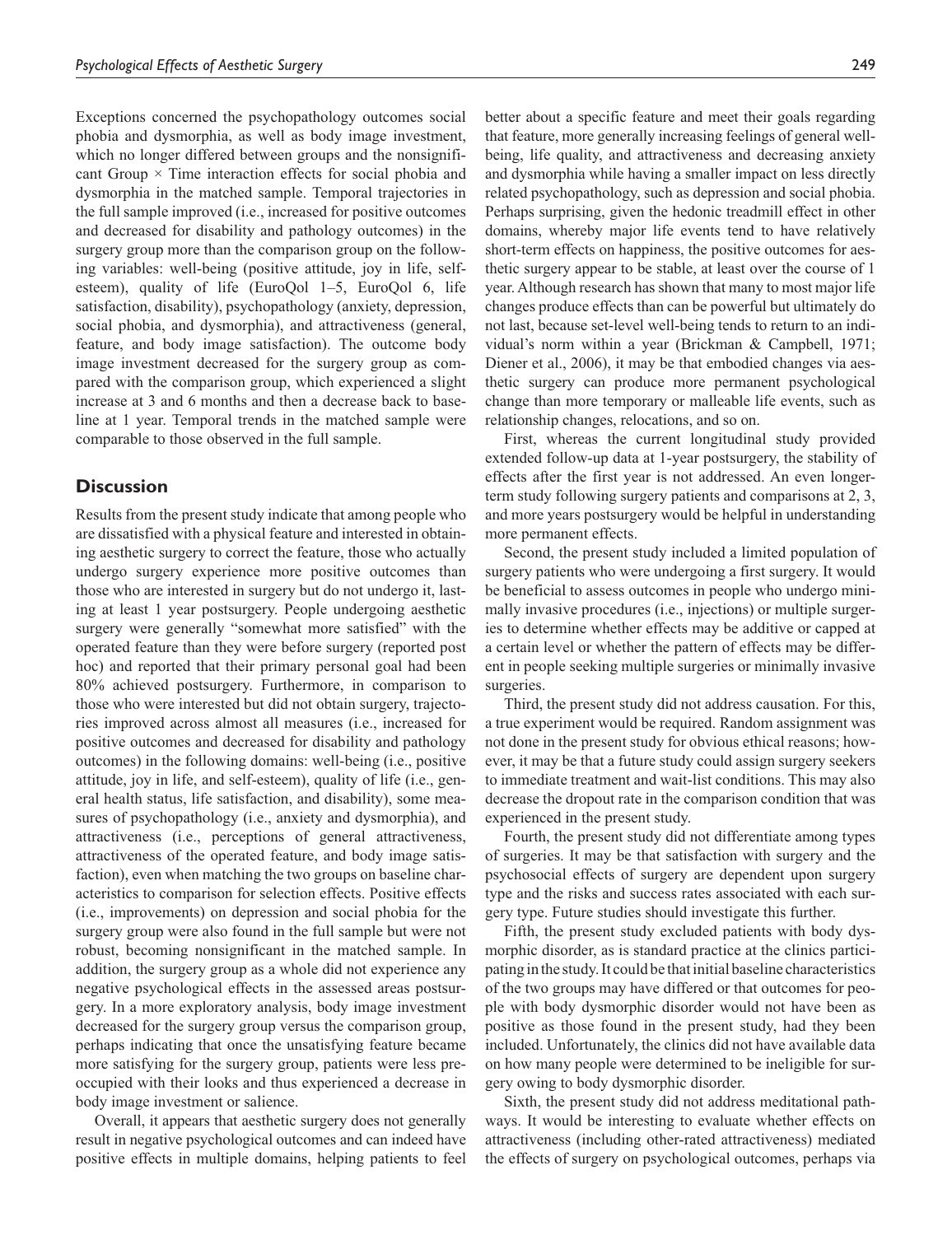more positive treatment by members of society, one's family, romantic partners, and so on. Other potential mediators of the effects could include self-efficacy or a sense of control or mastery. In taking action, surgery patients may have increased their self-efficacy relative to those in the comparison group, who wanted to make a change but did not.

Seventh, the question of what constitutes true satisfaction in life should be acknowledged. Certainly, life satisfaction comes in different forms for different people. However, it is quite possible that were other factors in surgery seekers' lives improved or focused on—such as connection to accepting partners and family members, spirituality, a quest for meaning, or self-acceptance—life satisfaction would improve just as much as or more than what was experienced by surgery patients. Indeed, despite the multitude of studies in support of the beauty advantage, some research indicates that less attractive people with less symmetrical faces are more generous (Sanchez-Pages & Turiegano, 2010) than their prettier, more symmetrical peers. Other advantages of being less physically attractive should be further clarified. Future studies should also seek to more fully understand the characteristics of people who opt for aesthetic surgery in comparison to the general population to determine other potential areas for positive changes that could increase well-being.

Finally, future studies should compare the effects of surgery with the effects of a well-established psychotherapy or with interventions to increase, for example, self-acceptance, meaning, spirituality, and connection for improving selfesteem, well-being, feelings of attractiveness, and so on. For instance, although research is limited, cognitive-behavioral therapy is considered a generally efficacious therapy for body dysmorphic disorder (Veale, 2010). Thus, it could be that therapeutic intervention would have positive effects in subclinical cases of bodily dissatisfaction as well. Comparisons between therapy and actual physical changes via aesthetic surgery should be undertaken.

Results from the present study indicated overall positive effects on appearance satisfaction, goal attainment, wellbeing, life quality, self-perceived attractiveness, and decreased anxiety and dysmorphia, whereas no group-level negative psychological effects were observed. Instead, there were also small decreases in depression and social phobia. Among people who are dissatisfied with a particular physical feature and who are considering aesthetic surgery, undergoing aesthetic surgery appears to be more psychologically beneficial on the outcomes measured than not undergoing surgery, in the absence of any other type of intervention, such as psychotherapy and increased acceptance by loved ones.

#### **Declaration of Conflicting Interests**

The authors declared that they had no conflicts of interest with respect to their authorship or the publication of this article.

#### **Funding**

This study was supported by Mang Medical One AG, a large provider of plastic surgery in Germany, under the direction of the first

author while at the Department of Psychology at the University of Basel. The study directors were scientifically independent and not bound by the directives on any important issues such as design, analysis, and presentation. We appreciate the participants in this study and the research assistants on the project for their assistance in data collection and management.

#### **References**

- American Society of Plastic Surgeons. (2011). *Report of the 2010 plastic surgery statistics*. Retrieved from http://www.plasticsurgery .org/News-and-Resources/Statistics.html
- Bates, D., Mächler, M., & Bolker, B. (2011). *lme4: Linear mixedeffects models using S4 classes*. Retrieved from http://CRAN.Rproject.org/package=lme4
- Beck, A. T., Epstein, N., Brown, G., & Steer, R. A. (1988). An inventory for measuring clinical anxiety: Psychometric properties. *Journal of Consulting and Clinical Psychology*, *56*, 891–893.
- Berscheid, E., Walster, E., & Bohrnstedt, G. (1973). The happy American body: A survey report. *Psychology Today*, *7*, 119– 131.
- Borah, G., Rankin, M., & Wey, P. (1999). Psychological complications in 281 plastic surgery practices. *Plastic and Reconstructive Surgery*, *104*, 1241–1246.
- Bordo, S. (2009). Twenty years in the twilight zone. In C. J. Heyes & M. Jones (Eds.), *Cosmetic surgery: A feminist primer* (pp. 21– 34). Farnham, England: Ashgate.
- Brickman, P., & Campbell, D. T. (1971). Hedonic relativism and planning the good society. In M. H. Apley (Ed.), *Adaptation level theory: A symposium* (pp. 287–302). New York, NY: Academic Press.
- Brooks, R. (1996). EuroQol: The current state of play. *Health Policy*, *37*, 53–72.
- Cash, T. F. (2003). *Brief manual for the Appearance Schemas Inventory–Revised*. Retrieved from http://www.body-images.com
- Cash, T. F., Melnyk, S. E., & Hrabosky, J. I. (2004). The assessment of body-image assessment: An extensive revision of the Appearance Schemas Inventory. *International Journal of Eating Disorders*, *35*, 305–316.
- Cook, S. A., Rosser, R., & Salmon, P. (2006). Is cosmetic surgery an effective psychotherapeutic intervention? A systematic review of the evidence. *Journal of Plastic, Reconstructive and Aesthetic Surgery*, *59*, 1133–1151.
- Davis., K. (2003). Surgical passing: Or why Michael Jackson's nose makes us uneasy. *Feminist Theory*, *4*, 73–92.
- Derogatis, L. R. (1994). *The Symptom Checklist 90–R: Administration, scoring and procedures manual* (3rd ed.). Minneapolis, MN: National Computing Systems.
- Diener, E., Lucas, R., & Scollon, C. N. (2006). Beyond the hedonic treadmill: Revising the adaptation theory of well-being. *American Psychologist*, *61*(4), 305–314.
- Diener, E., Wolsic, B., & Fujita, F. (1995). Physical attractiveness and subjective well-being. *Journal of Personality and Social Psychology*, *69*, 120–129.
- Eagly, A. H., Ashmore, R. D., Makhijani, M. G., & Longo, L. C. (1991). What is beautiful is good, but . . . : A meta-analytic review of research on the physical attractiveness stereotype. *Psychological Bulletin*, *110*, 109–128.
- EuroQol Group. (2007). *User guide*. Retrieved from http://www .euroqol.org
- Ferring, D., & Filipp, S.-H. (1996). *Messung des Selbstwertgefühls: Befunde zu Reliabilität, Validität und Stabilität der Rosenberg-Skala*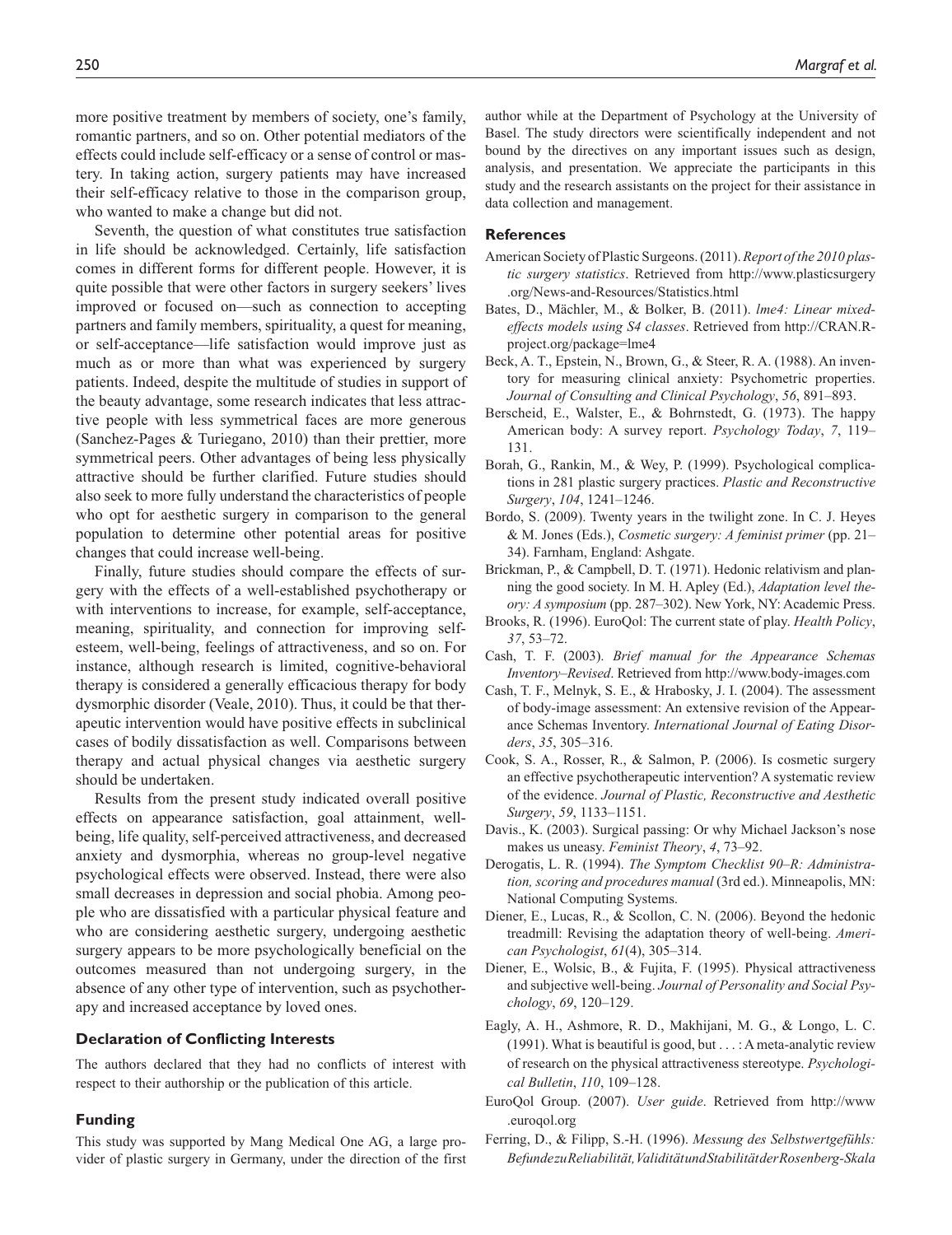[Measurement of self-esteem: Findings on reliability, validity, and stability of the Rosenberg Scale]. *Diagnostica*, *42*(3), 284– 292.

- Gelman, A., & Hill, J. (2007). *Data analysis using regression and multilevel/hierarchical models*. Cambridge, England: Cambridge University Press.
- Grob, A. (1995). Subjective well-being and significant life-events across the life-span. *Swiss Journal of Psychology*, *54*, 3–18.
- Grocholewski, A., Heinrichs, N., & Lingnau, A. (2007). *Selektive Aufmerksamkeit im Gesichtsbereich bei Personen mit einem kosmetisch-medizinischen Behandlungswunsch* [Selective visual attention in the facial area in individuals planning cosmetic medical treatment]. *Zeitschrift für Klinische Psychologie und Psychotherapie*, *36*, 57–66.
- Grocholewski, A., Tuschen-Caffier, B., Margraf, J., & Heinrichs, N. (2011). Überzeugungen über das Erscheinungsbild: Eine Fragebogenvalidierung [Beliefs about appearance: A questionnaire validation]. *Zeitschrift für Klinische Psychologie und Psychotherapie*, *40*, 85–93.
- Grossbart, T. A., & Sarwer, D. B. (1999). Cosmetic surgery: Surgical tools—psychosocial goals. *Seminars in Cutaneous Medicine and Surgery*, *118*, 101–111.
- Haiken, E. (1997). *Venus envy: A history of cosmetic surgery*. Baltimore, MD: Johns Hopkins University Press.
- Heyes, C. J., & Jones, M. (Eds.). (2009). *Cosmetic surgery: A feminist primer*. Farnham, England: Ashgate.
- Honigman, R. J., Phillips, K. A., & Castle, D. J. (2004). A review of psychosocial outcomes for patients seeking cosmetic surgery. *Plastic and Reconstructive Surgery*, *113*, 1229–1237.
- International Society of Aesthetic Plastic Surgery. (2011). *ISAPS International Survey on Aesthetic/Cosmetic Procedures Performed in 2010*. Retrieved from http://www.isaps.org/isaps-globalstatistics-2011.html
- Jorgensen, L., Castle, D., Roberts, C., & Groth-Marnat, G. (2001). A clinical validation of the Dysmorphic Concerns Questionnaire. *Australian and New Zealand Journal of Psychiatry*, *35*, 124–128.
- Kinnunen, T. (2010). "A second youth": Pursuing happiness and respectability through cosmetic surgery in Finland. *Sociology of Health and Illness*, *32*, 258–271.
- Kiresuk, T. J. & Sherman, R. E. (1968). Goal attainment scaling: A general method for evaluating comprehensive community mental health programs. *Community Mental Health Journal*, *4*, 443–453.
- Kościński, K. (2007). Facial attractiveness: General patterns of facial preferences. *Anthropological Review*, *70*, 45–79.
- Lane, P. (2008). Handling drop-out in longitudinal clinical trials: A comparison of the LOCF and MMRM approaches. *Pharmaceutical Statistics*, *7*, 93–106.
- Langlois, J. H., Kalakanis, L., Rubenstein, A. J., Larson, A., Hallam, M., & Smoot, M. (2000). Maxims or myths of beauty? A meta-analytic and theoretical review. *Psychological Bulletin*, *126*, 390–423.
- Liebowitz, M. R. (1987). Social phobia. *Modern Problems in Pharmacopsychiatry*, *22*, 141–173.
- Litner, J. A., Rotenberg, B. W., Dennis, M., & Adamson, P. A. (2008). Impact of cosmetic facial surgery on satisfaction with appearance

and quality of life. *Archives of Facial Plastic Surgery*, *10*(2), 79–83.

- Margraf, J. (1994). Kurzfragebogen zur Schnellerkennung behandlungsbedürftiger Angst [Short screening questionnaire for the assessment of treatment-relevant anxiety]. In Expertenkreis Angst (Ed.), *Angst-Manual der Deutschen Gesellschaft für Allgemeinmedizin*. Emsdetten, Germany: Kybermed.
- Margraf, J. (1998). Kurzfragebogen zur Schnellerkennung von Depressionen [Short screening questionnaire for the assessment of depression]. In Expertenkreis Depression (Ed.), *Depressions-Manual des Berufsverbandes der Allgemeinärzte Deutschlands*. Emsdetten, Germany: Kybermed.
- Margraf, J., & Ehlers, A. (2007). *BAI: Beck Angst-Inventar: Manual. Deutsche Bearbeitung*. Frankfurt am Main, Germany: Harcourt Test Services GmbH.
- Moss, T., & Harris, D. (2009). Psychological change after aesthetic plastic surgery: A prospective controlled outcome study. *Psychology, Health, and Medicine*, *14*, 567–572.
- Oosthuizen, P., Lambert, T., & Castle, D. J. (1998). Dysmorphic concern: Prevalence and associations with clinical variables. *Australian and New Zealand Journal of Psychiatry*, *32*, 129–132.
- Özgür, F., Tuncali, D., & Gürsu, K. G. (1998). Life satisfaction, selfesteem, and body image: A psychosocial evaluation of aesthetic and reconstructive surgery candidates. *Aesthetic Plastic Surgery*, *22*, 412–419.
- Pinheiro, J. C., & Bates, D. M. (2002). *Mixed-effects models in S and S-PLUS* (corr. 3rd ed.). New York, NY: Springer.
- Pinheiro, J., Bates, D., DebRoy, S., Sarkar, D., & the R Development Core Team. (2011). *nlme: Linear and nonlinear mixed effects models*. R Package Version 3.1-102.
- Rankin, M., & Borah, G. (2009). Psychological complications: National plastic surgical nursing survey. *Plastic Surgery Nursing*, *29*, 25–30.
- R Development Core Team. (2011). *R: A language and environment for statistical computing*. Vienna, Austria: R Foundation for Statistical Computing.
- Rohrich, R. J., Adams, W. P., Jr., & Potter, J. K. (2007). A review of psychological outcomes and suicide in aesthetic breast augmentation. *Plastic and Reconstructive Surgery*, *119*, 401–408.
- Rosenberg, M. (1965). *Society and adolescent self-image*. Princeton, NJ: Princeton University Press.
- Rubenstein, A. J., Langlois, J. H., & Roggman, L. A. (2002). What makes a face attractive and why: The role of averageness in defining facial beauty. In G. Rhodes & L. A. Zebrowitz (Eds.), *Facial attractiveness: Evolutionary, cognitive, and social perspectives* (pp. 1–33). Santa Barbara, CA: Praeger.
- Sanchez-Pages, S., & Turiegano, E. (2010). Testosterone, facial symmetry and cooperation in the prisoners' dilemma. *Physiology and Behavior*, *3*, 355–361.
- Sarwer, D. B., Brown, G. K., & Evans, D. L. (2007). Cosmetic breast augmentation and suicide. *American Journal of Psychiatry*, *164*, 1006–1013.
- Sarwer, D. B., Infield, A. L., Baker, J. L., Casas, L. A., Glat, P. M., Gold, A. H., . . . Young, V. L. (2008). Two-year results of a prospective, multi-site investigation of patient satisfaction and